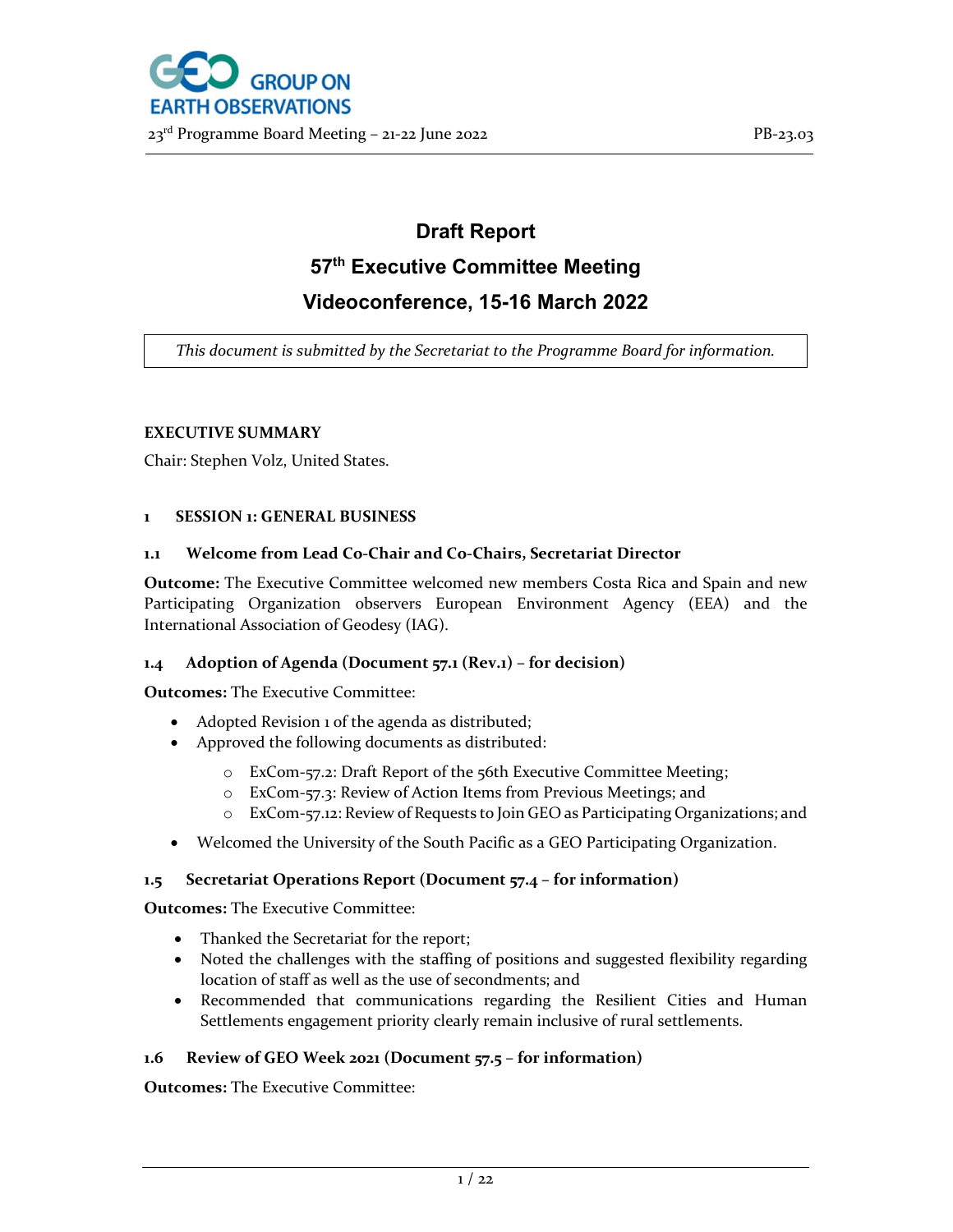- Stated that they looked forward to the return of in-person GEO events though, noting the breadth of participation during GEO Week 2021, suggested that virtual participation continue to be offered as an option; and
- Recommended that more attention be given to fostering discussion in Plenary sessions.

#### 2 SESSION 2: PLANNING AND STRATEGY

#### 2.1 Executive Committee Priority Themes for 2022 (Document 57.6 (Rev.1) – for decision)

Outcomes: The Executive Committee:

- Supported the proposed priority themes; and
- Requested more detail on how the outcomes under the themes will be measured.

Action 57.1: Lead Co-Chair and Secretariat to present a set of outcomes-based indicators to track progress on the priority themes. Due:  $58<sup>th</sup>$  Executive Committee meeting.

#### 2.2 Implementation of Actions in Response to the GEO Mid-Term Evaluation (Document 57.7 – for decision)

Outcomes: The Executive Committee concurred with the document, with the following amendments:

- The review of the GEO Rules of Procedure should occur through a dedicated group which should include Executive Committee members and the Secretariat; and
- Coordination of commercial sector engagement should involve Executive Committee members.

Action 57.2: The Secretariat, in consultation with the Lead Co-Chair, to prepare terms of reference for a task force to review the GEO Rules of Procedure. Due: 58<sup>th</sup> Executive Committee meeting.

Action 57.3: The Secretariat to prepare a strategy paper on options for how to continue private; small, medium, and micro-sized enterprise (SMME); and commercial sector engagement. Due: 58th Executive Committee meeting.

#### 2.3 Update on the Expert Advisory Group Process

Outcomes: The Executive Committee:

- Thanked the Secretariat for establishing the Expert Advisory Group (EAG) process quickly and thanked Jörg Helmschrot for his detailed planning;
- Emphasized that the process must consult with the broader GEO community; and
- Agreed that the EAG is able to modify how it implements its mandate, such as changes to the working procedures and the creation of subgroups, provided that it respects the stated objectives, deliverables, and timelines in the EAG terms of reference.

#### 2.4 Road to GEO Post-2025 (Document 57.8 – for decision)

Outcomes: The Executive Committee:

• Thanked the Secretariat for preparing the proposal;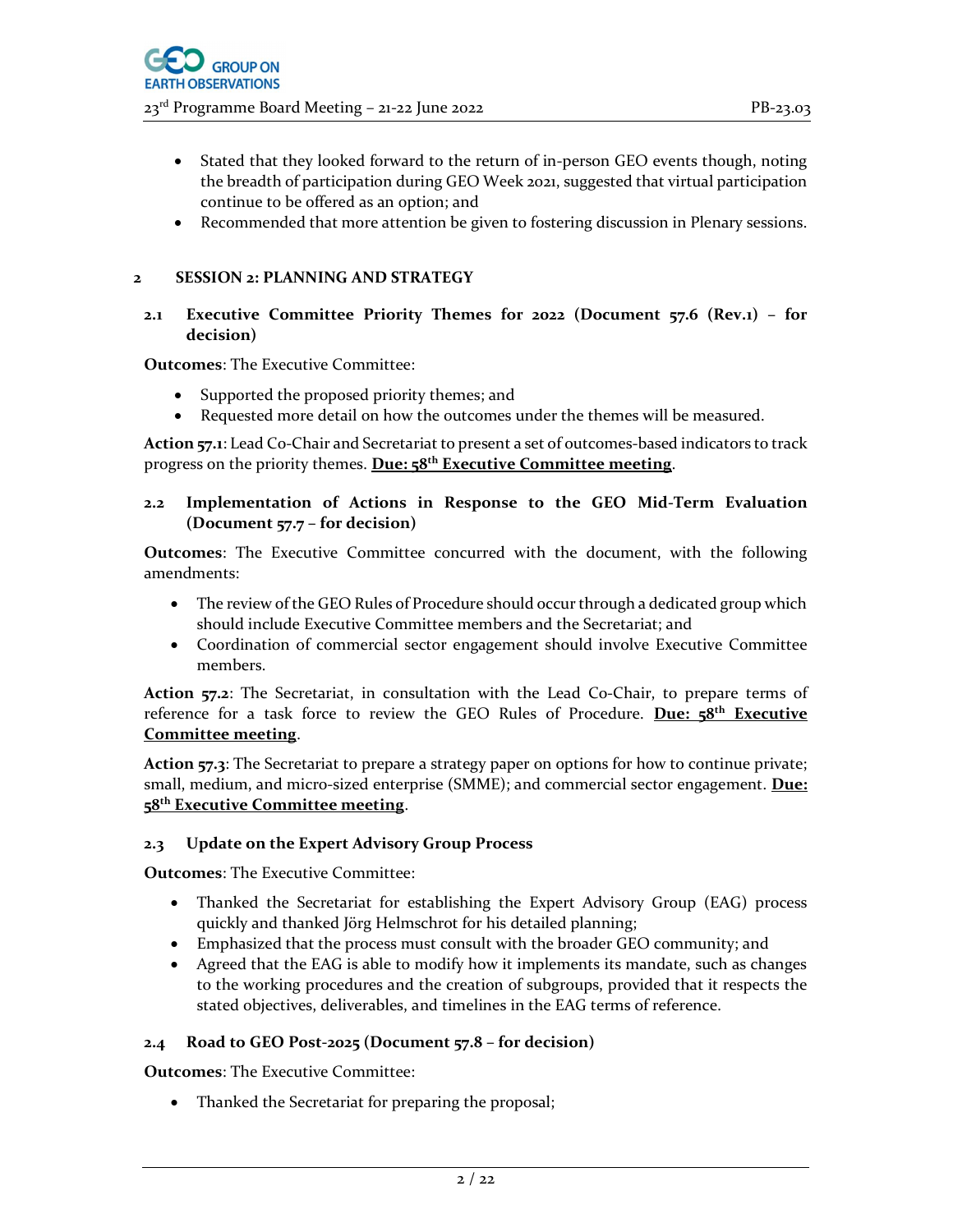- Requested that members of the Post-2025 Working Group be identified by Caucuses, then supplemented by additional nominations from the Secretariat to address diversity of perspectives;
- Noted that nominees should be reasonably fluent in English and that Post-2025 Working Group members should expect to cover any related travel costs for their participation (with the possible exception for developing country members);
- Requested that the terms of reference of the Post-2025 GEO Working Group should include coordination of consultations with the broad GEO community;
- Suggested that the number of members of the Post-2025 Working Group be between 20 and 25.

Action 57.4: The Secretariat to distribute revised terms of reference for the Post-2025 Working Group to Executive Committee members. Due: 18 March 2022.

Action 57.5: Caucuses to provide their nominations to the Post-2025 Working Group to the Secretariat. Due: 30 March 2022.

Action 57.6: The Secretariat to provide a proposed list of Post-2025 Working Group members, including Secretariat nominations, to Executive Committee members. Due: 13 April 2022.

#### 3 SESSION 3: FINANCE

#### 3.4 Interim Report on Income and Expenditure at 31 December 2021 (Document 57.9 (Rev.1) – for information)

Outcome: The Executive Committee:

- Thanked the Budget Working Group for their presentation and for their work;
- Thanked GEO Members for continuing their GEO Trust Fund contributions during the pandemic; and
- Supported continuation of the GEO Pledge Campaign and encourage GEO Members to continue to contribute to the GEO Trust Fund.

#### 4 SESSION 4: GEO PROGRAMME BOARD

#### 4.4 Report of the Programme Board (Document 57.10 – for information)

Outcome: The Executive Committee:

- Thanked the Programme Board for their efforts in guiding the GEO Work Programme;
- Recommended that, in addition to looking for synergies and opportunities, the Programme Board consider whether there are overlaps among GEO Work Programme activities or with programmes of other organizations; and
- Recommended that the activities undertaken by the Foundational Task Working Groups be given greater visibility in the GEO Work Programme.

#### 4.5 Proposal to Join the Risk-informed Early Action Partnership (Document 57.11 – for decision)

Outcome: The Executive Committee: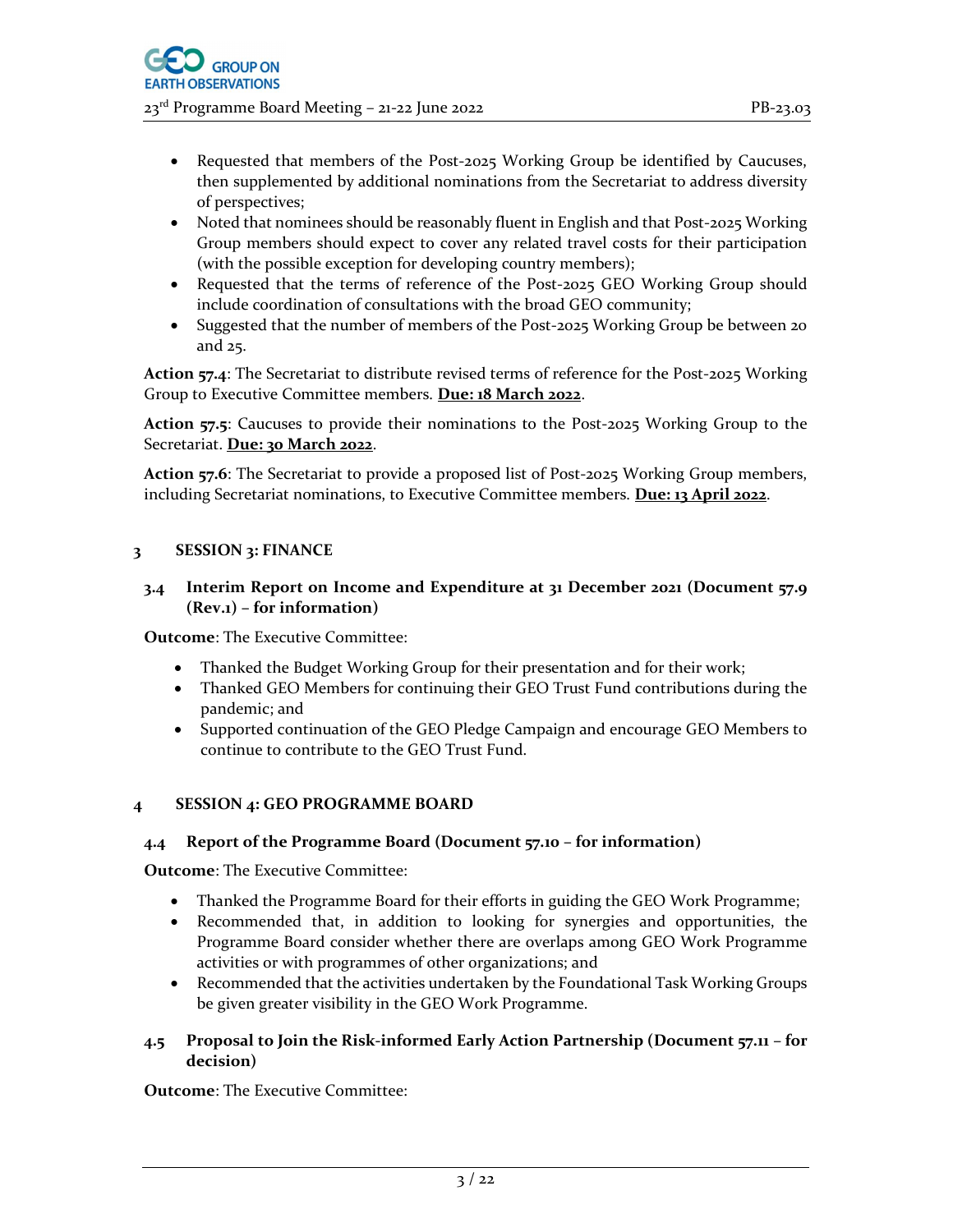- Endorsed the Secretariat recommendation to join the Risk-informed Early Action Partnership (REAP); and
- Requested that the Secretariat include reporting on GEO engagement in REAP in Secretariat Operations Reports.

#### 4.6 Run up to COP27

Outcome: The Executive Committee:

- Supported the approach proposed by the Secretariat; and
- Endorsed option A that GEO seek to join World Meteorological Organization delegations to Conferences of the Parties (COPs) of the United Nations Framework Convention on Climate Change (UNFCCC).
- Several Executive Committee members offered assistance in obtaining recognition of GEO by UNFCCC subsidiary bodies.

#### 5 SESSION 5: GEO WEEK 2022

#### 5.1 GEO Week 2022

Outcome: The Executive Committee:

- Gratefully accepted the offer from Ghana to host the GEO-18 Plenary;
- Noted that the Plenary would offer online participation in addition to in-person;
- Encouraged other GEO Members to participate in the preparations;
- Welcomed the inclusion of an industry track and youth events;
- Recommended that Regional GEO meetings not be held concurrently to allow participation by those from other regions; and
- Noted that funding would be made available from the Secretariat to support participation by delegates from developing countries.

Action 57.7: The Secretariat to call for expressions of interest in the exhibition. Due: before 30 April 2022.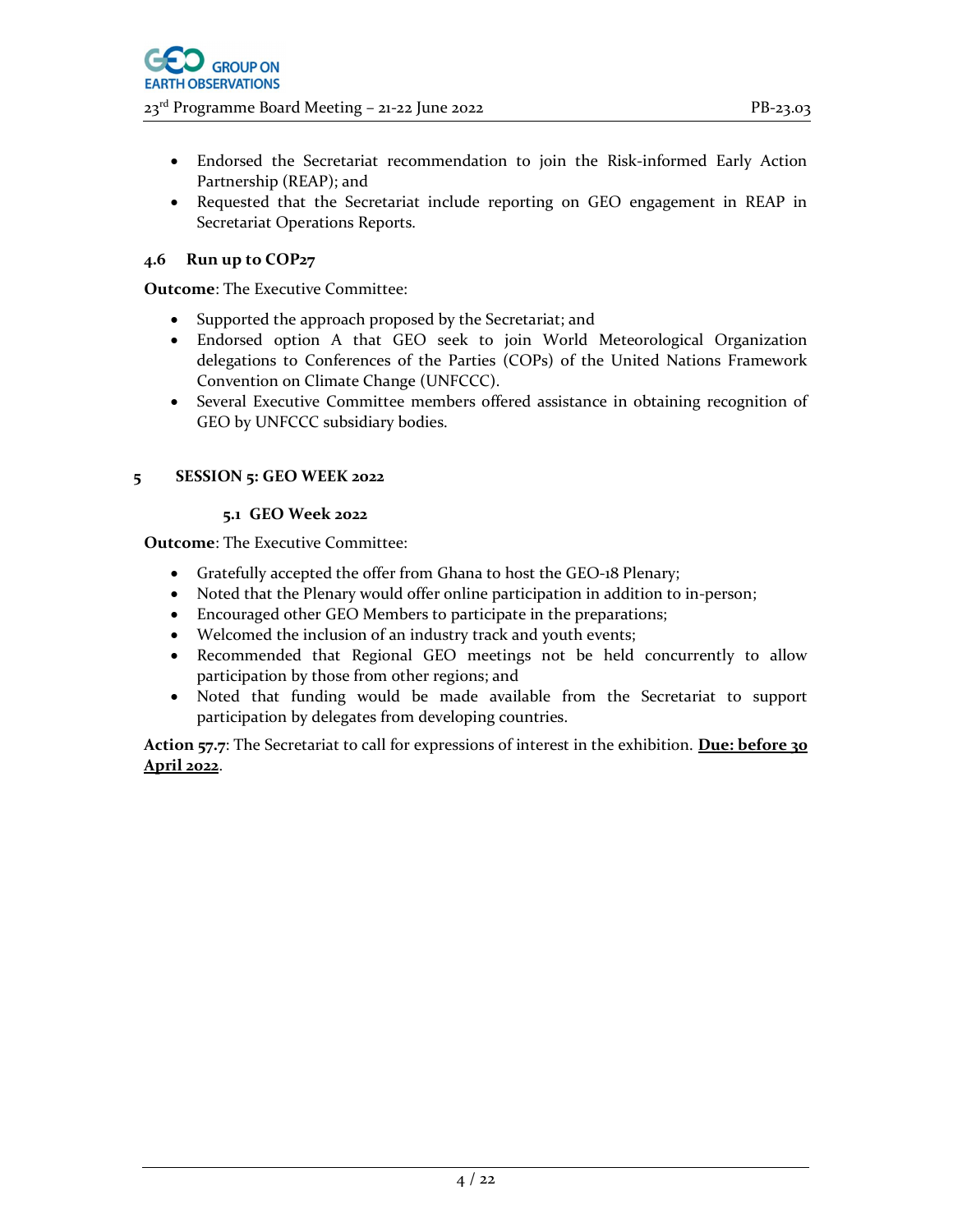## Draft Report 57<sup>th</sup> Executive Committee Meeting Teleconference, 15-16 March 2022

#### FULL REPORT

#### Tuesday, 15 March 2022

Meeting convened at 13:00

Chair: Stephen Volz, United States.

#### 1 SESSION 1: GENERAL BUSINESS

#### 1.1 Welcome from Lead Co-Chair and Co-Chairs, Secretariat Director

Stephen Volz (United States), Americas Caucus Co-Chair and 2022 GEO Lead Co-Chair, opened the meeting. He welcomed the new China GEO Principal Zhang Guangjun, Vice-Minister of the Ministry of Science and Technology of China, who began his GEO role in February 2022. Mr Volz stated that 2022 was a critical juncture for GEO: the Programme Board has a large task ahead in the preparation of the 2023-2025 GEO Work Programme (GWP), the GEO-17 Plenary asked the Executive Committee to implement the response to the GEO Mid-Term Evaluation, the Expert Advisory Group (EAG) on the Re-evaluation of GEOSS had begun its work; and the Secretariat has prepared a substantive proposal on a potential strategic mission for GEO after 2025. Mr Volz observed that the international community has changed considerably over the nearly two decades of GEO's existence and thus GEO must stay relevant in this changing international environment. He also announced the launch of the latest in the United States' 50-year series of geostationary satellites, GOES-18, and stated that this satellite will continue to provide observations freely to the global commons for many years to come. He then invited the other Co-Chairs to provide their opening remarks and introduce any new members of their delegations.

Li Pengde (China), representative of the Asia-Oceania Caucus Co-Chair, agreed that 2022 is a crucial time for GEO. He noted that the leads of Asia-Ocean (AO) GEO are preparing the Regional GEO implementation plan for 2023-2025. Mr Li reminded Executive Committee members of two key upcoming events: the AOGEO Workshop, which will be held in China in the first half of 2022, and the AOGEO Symposium, which will be in the second half of the year, and which will also include an international training workshop. He welcomed participation of the GEO community in these events. Mr Li also noted that Tonga, the first Pacific Islands GEO Member, suffered from the effects of volcanic eruptions in January 2022. China, Japan, New Zealand, and other GEO Members provided satellite images to support the damage assessment by the Tonga government; Mr Li encouraged other GEO Members to join the disaster response. He also mentioned that China is developing a China-Africa settlement and remote sensing application centre, as well as a similar centre for Asia and a China-Asia big data centre in the coming years.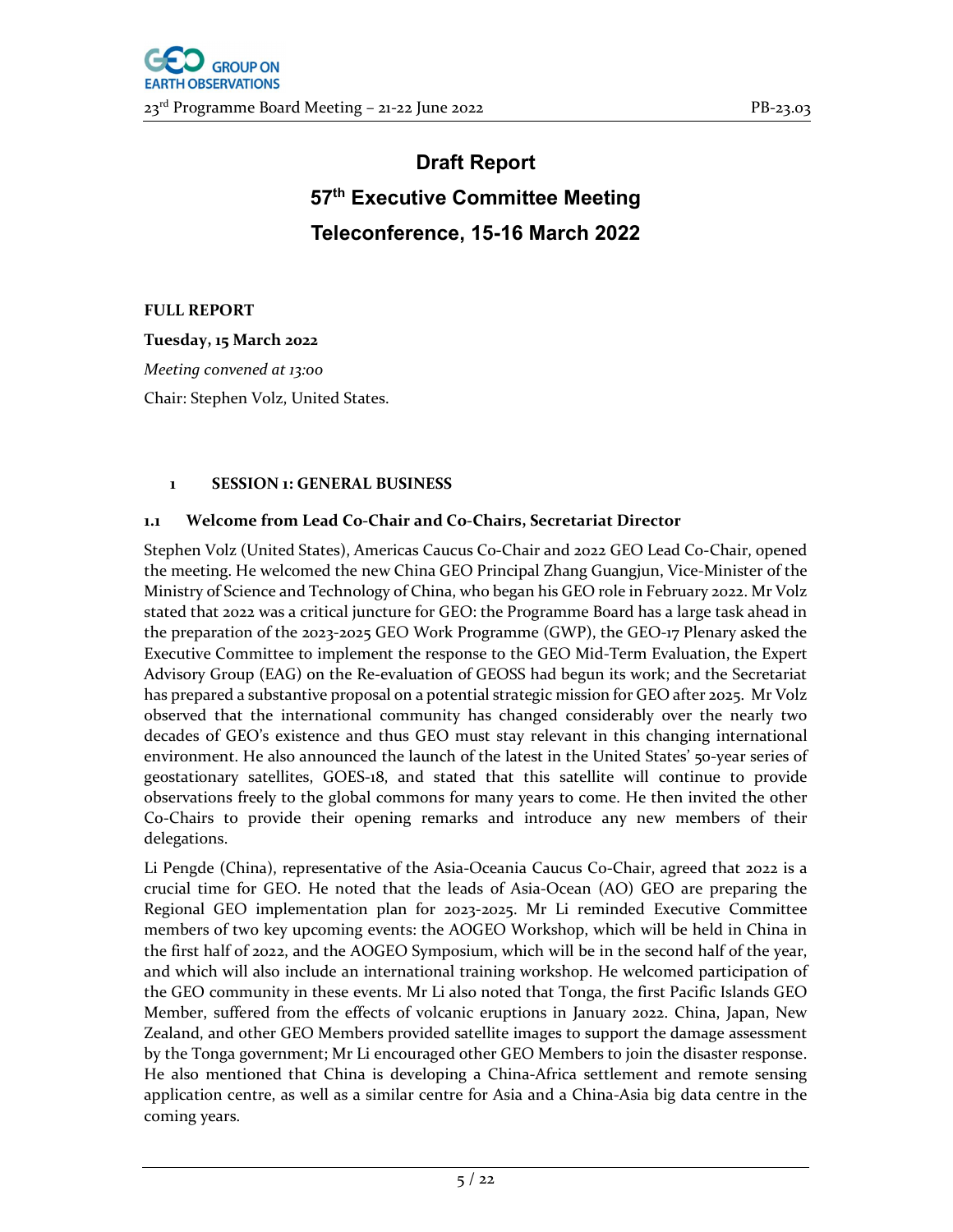Imraan Saloojee (South Africa), speaking on behalf of the Africa Caucus Co-Chair, recognized the importance of 2022 for the preparation of the Ministerial summit in 2023 and the post-2025 strategic mission. He noted that the development of the post-2025 strategic mission through a working group will give an important voice to GEO diversity and will bring in a diversity of opinions. He stressed the importance of engaging all GEO Members in the development and deepening of the initial thoughts through this process. Mr Saloojee drew attention to several items in the agenda, including the 2022 priority themes, the launch of the EAG process, the action plan to respond to the GEO Mid-Term Evaluation (MTE), the new online system and review process for the 2023-2025 GWP, and the strong financial report. Mr Saloojee closed by announcing that South Africa GEO and AfriGEO have initiated a comprehensive programme to set up communities of practice across several thematic areas. South Africa anticipates that this will contribute to strengthening AfriGEO as well as contributing to many other activities in the GWP.

John Bell (European Commission), speaking on behalf of the European Caucus Co-Chair, welcomed the comments from China, which underlined the role of GEO as part of global efforts to help all regions of the world. He observed that climate change is a threat to humanity and the planet, and that international forums such as GEO are ever more important to maintain. Mr Bell agreed with the sentiment that the meeting is an important one for GEO. The European Commission is particularly keen to support equality, diversity, and inclusion (EDI) in GEO. EDI is critical to leverage Earth observations at a global level to address issues such as climate change, risk resilience, and protection of natural resources. EDI is also key to setting up an open process for designing GEO in the period post-2025.

Yana Gevorgyan, GEO Secretariat Director, expressed her appreciation for the opportunity to engage with Executive Committee members prior to the formal meeting and to discuss the topics on the agenda. She expressed a concern that GEO is not yet well understood by all GEO Members, and she offered assistance in helping Members to understand how GEO works and what the Secretariat is doing. Ms Gevorgyan recognized the considerable effort of the Secretariat staff in preparing the documents for the meeting and said that she looked forward to receiving feedback from Executive Committee members on the content and to having clear decisions to move forward.

Outcome: The Executive Committee welcomed new members Costa Rica and Spain and the European Environment Agency (EEA) as a new Participating Organization observer.

#### 1.2 Adoption of Agenda (Document 57.1 (Rev.1) – for decision)

The Chair asked if there were any comments or interventions to adjust the agenda. No requests for modification were received.

The Chair then asked if Executive Committee members had any comments on Documents 57.2, 57.3, and 57.12. No objections were raised, nor changes requested.

Outcomes: The Executive Committee:

- Adopted Revision 1 of the agenda as distributed;
- Approved the following documents as distributed:
	- o ExCom-57.2: Draft Report of the 56th Executive Committee Meeting;
	- o ExCom-57.3: Review of Action Items from Previous Meetings; and
	- o ExCom-57.12: Review of Requests to Join GEO as Participating Organizations; and
- Welcomed the University of the South Pacific as a GEO Participating Organization.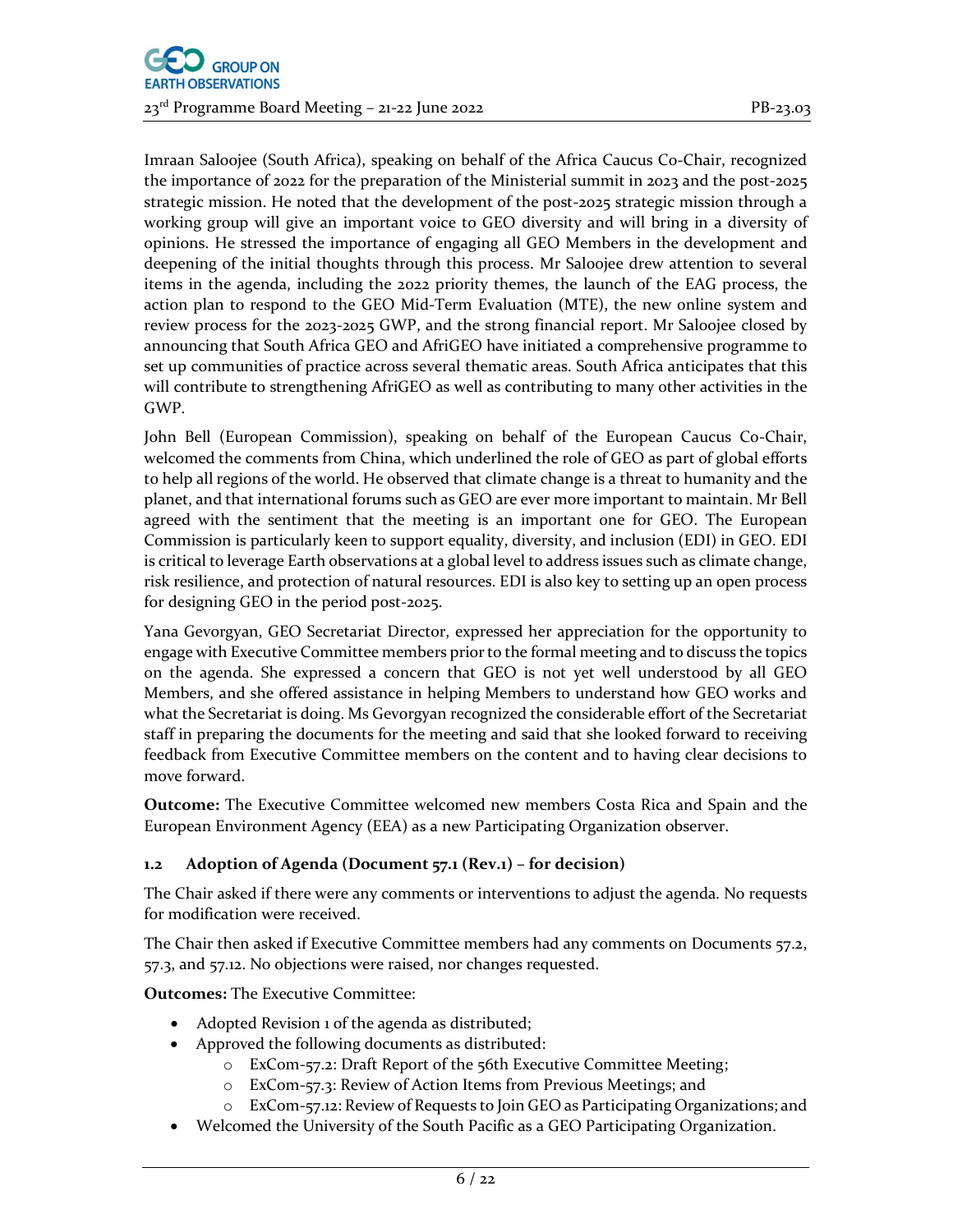#### 1.3 Secretariat Operations Report (Document 57.4 – for information)

The Secretariat Director provided a brief summary of highlights from the Secretariat Operations Report. Ms Gevorgyan noted the progress being made on the development of toolkits for sustainable development and human settlements in collaboration with the United Nations Human Settlements Programme (UN-Habitat), including an assessment of the extent to which the toolkit data meet the FAIR criteria. The Secretariat engaged, together with the GEO Biodiversity Observation Network (GEO BON) with the Secretariat of the Convention on Biological Diversity (CBD) in response to a request for GEO collaboration on the implementation of the post-2020 Global Biodiversity Framework. Ms Gevorgyan also noted that the Earth observation Risk Toolkit will be publicly launched at the Seventh Session of the Global Platform for Disaster Risk Reduction (GP2022), scheduled to take place in Bali, Indonesia on 23- 28 May. The GEO Global Agricultural Monitoring (GEO GLAM) Flagship was granted GBP 125 000 by the United Kingdom Department for Environment and Rural Affairs to continue development of technical guidance for National Adaptation Plans (NAPs) to assist developing countries in integrating Earth observation into agricultural monitoring. At the  $26<sup>th</sup>$  Conference of the Parties (COP26) of the United Nations Framework Convention on Climate Change (UNFCCC), GEO was verbally supported by Norway during the meeting of the Subsidiary Body for Scientific and Technical Advice (SBSTA); this provided a first step towards GEO obtaining a mandate to deliver Earth observations knowledge and products to the UNFCCC. The Secretariat worked with the Climate TRACE consortium and the World Geospatial Industry Council (WGIC) on the report **GHG** Monitoring from Space which was officially launched at Earth Information Day during COP26.

Turning to the GWP and Secretariat operations, Ms Gevorgyan noted the first (virtual) meeting of the EAG on re-evaluation of GEOSS was held on 7 March, addressing one of the key recommendations of the MTE. The latest GEO-Microsoft Planetary Computer programme, supporting 12-month projects that demonstrate the application of Earth observations within the context of an existing GWP activity, began on 15 March, with 10 projects receiving a combination of cloud credits and cash awards. The Secretariat held its annual bilateral meeting with CEOS where collaborative efforts across a range of topics were discussed. CEOS stated their view of GEO as a neutral broker for engagement with a variety of stakeholders, including end users, science-policy specialists and the private sector, which GEO relies on CEOS to respond to specific needs for remotely-sensed, analysis-ready datasets. The Secretariat continues to support the Data Working Group in its survey of GWP activities regarding their data needs and data sharing practices; links to the in situ data strategy, which is under development by the Working Group, were mentioned. Ms Gevorgyan also provided an update on recruitment for several priority positions in the Secretariat, noting that the process for four of these positions was expected to conclude by April 2022. For the position on resource mobilization, she noted that the original plan for a full-time official did not come to pass, and the Secretariat was looking to fill the position as a short-term consultancy.

The European Commission expressed their appreciation for the report and for the Secretariat's engagement on in situ data and with the GEOSS Platform team.

South Africa thanked the Secretariat for the report but requested that the references to "urban" in relation to the new engagement priority should be inclusive of both urban and rural areas.

China stated that they appreciated the excellent work of the Secretariat on the engagement priorities and the involvement with many multilateral organizations, even under the circumstances of the pandemic. Regarding the Conferences of the Parties on the CBD and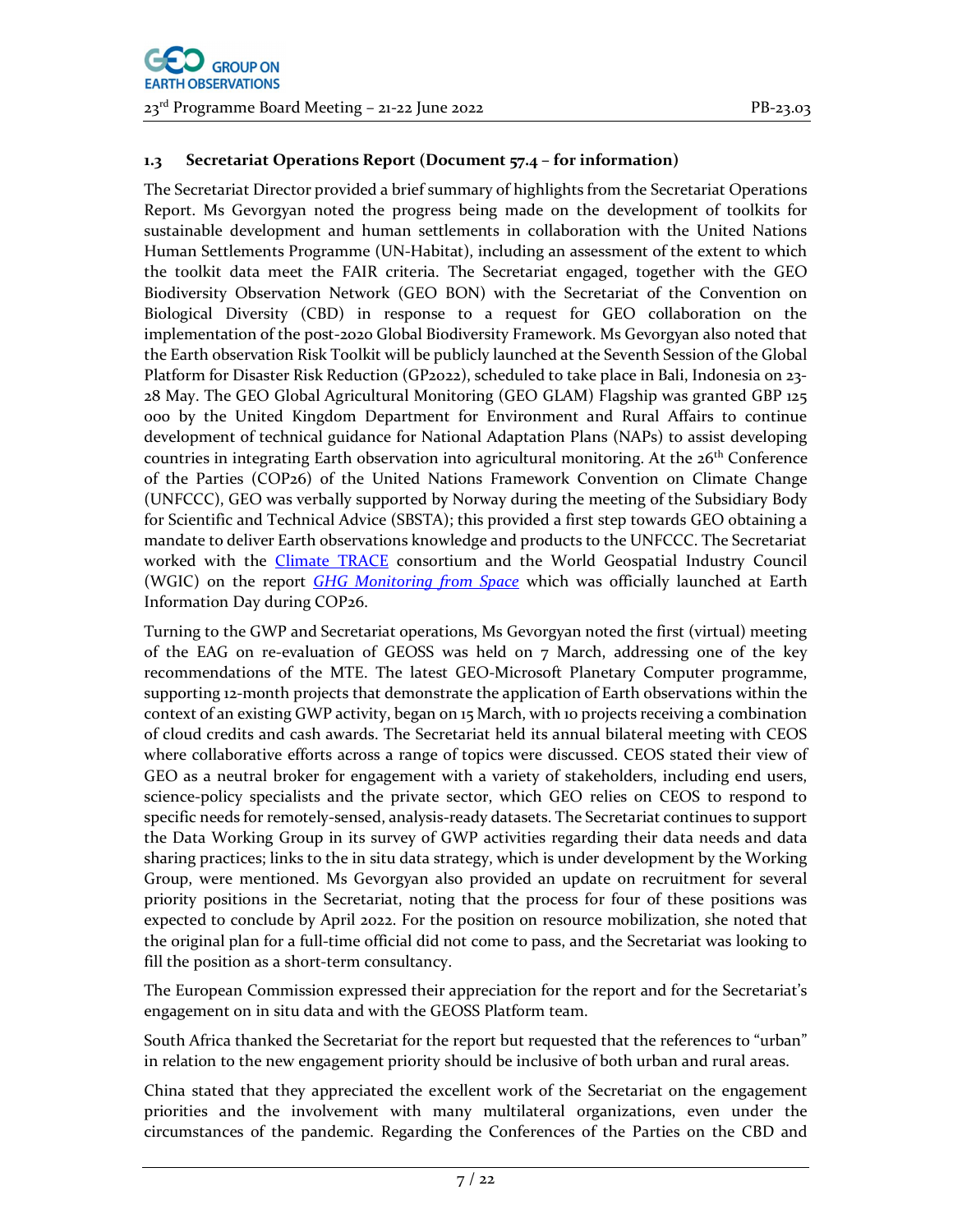Ramsar Conventions, China offered to provide coordination support to the Secretariat for the meetings in China. Concern was expressed regarding the proposed consultancy, suggesting that the Secretariat consider using more secondments from GEO Members.

CEOS asked about the process for GEO Members and Participating Organizations to contribute to the various toolkits under discussion.

The Secretariat Director agreed with the comment from South Africa that it was important to maintain the full scope of the Resilient Cities and Human Settlements engagement priority. Ms Gevorgyan thanked China for their offer and indicated the Secretariat would work with China GEO in the planning for these events. Regarding the filling of vacant positions, she noted that the Secretariat may be open to filling some positions outside of Geneva given the difficulties of staffing in this location. In response to the question from CEOS, Ms Gevorgyan stated that the risk toolkit was being developed by the Disaster Risk Reduction (DRR) Working Group together with the United Nations Office for Disaster Risk Reduction (UNDRR) while the Earth Observations for Sustainable Development Goals (EO4SDG) Initiative is developing the resilient cities toolkit with UN-Habitat. Additional contributions to both of these are welcome.

Outcomes: The Executive Committee:

- Thanked the Secretariat for the report;
- Noted the challenges with the staffing of positions and suggested flexibility regarding location of staff as well as the use of secondments; and
- Recommended that communications regarding the Resilient Cities and Human Settlements engagement priority clearly remain inclusive of rural settlements.

#### 1.4 Review of GEO Week 2021 (Document 57.5 – for information)

Samuel Amos (GEO Secretariat) presented some statistics on participation at GEO Week 2021 and results of a participant survey. There were 1172 attendees in total, from 93 countries, who participated in at least one session across all GEO Week events. There were 547 attendees in the Plenary sessions, which was lower than the Ministerial summits in Geneva and Canberra, but otherwise higher than previous GEO Plenary meetings. Of these, slightly more than half were part of official delegations while the rest were public attendees. Just over 400 people attended at least one of the five Anchor sessions. Mr Amos then summarized some of the responses to the survey. To the question on whether participants gained new knowledge or insights from the sessions, participants mentioned the variety of GWP activities, opportunities for Earth observations to support decision making, ideas for future research, and appreciation for the integrated and multidisciplinary approach being taken by GEO. Negative comments focused mostly on the lack of opportunity for interaction with other participants. The Industry Track events involved 282 unique participants and 24 virtual "booths" provided by private sector firms. Participant comments on the Industry Track were positive and they encouraged GEO to continue to strengthen their engagement with the commercial sector. The Youth Track, which was offered for the first time in GEO, attracted 144 unique participants to its four events. In general, participant satisfaction with the event was quite high, although there were lower scores on virtual networking, accessibility, inclusion of regional content, and opportunity for discussion and questions.

The Secretariat Director reminded Executive Committee members that there was a document for the meeting (57.5) that was linked to this agenda item, but which was not presented. The document provided a cross-walk between the findings and recommendations of the MTE and the sessions at GEO Week 2021. She thanked the United States for preparing the document.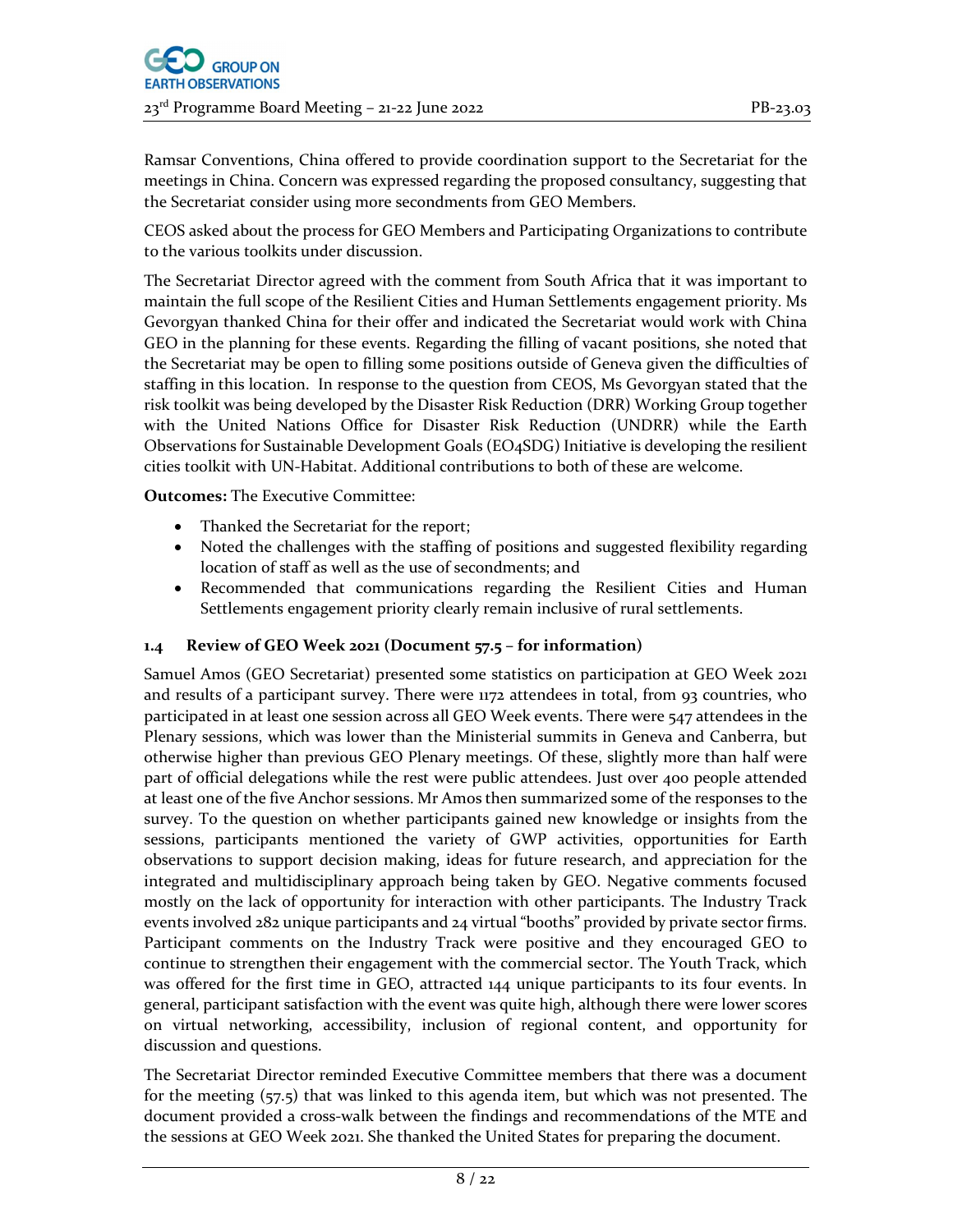The European Commission thanked the Secretariat for the presentation and affirmed that the key challenge is to improve interaction during virtual events, though it was hoped that GEO would return to in-person events soon. The Commission also said that they appreciated document 57.5 and expressed the wish that a similar document be prepared for GEO Week 2022.

Germany shared the view that GEO should return to in-person meetings soon, as GEO is a forum for collaboration and the spirit of GEO lies in talking and meeting together, while recognizing that it is unlikely that GEO will go back to fully in-person events.

China noted that the virtual meetings have allowed a larger number of people in the GEO community to attend and thus some form of virtual participation should be continued even after in-person meetings are possible. China also asked how the key themes addressed during GEO Week could be promoted with younger generations. The Secretariat Director responded that the Secretariat is planning to bring forward some ideas on this topic for the 2023 Ministerial summit.

Outcomes: The Executive Committee:

- Stated that they looked forward to the return of in-person GEO events though, noting the breadth of participation during GEO Week 2021, suggested that virtual participation continue to be offered as an option; and
- Recommended that more attention be given to fostering discussion in Plenary sessions.

#### 2 SESSION 2: PLANNING AND STRATEGY

#### 2.4 Executive Committee Priority Themes for 2022 (Document 57.6 (Rev.1) – for decision)

The Lead Co-Chair summarized the set of five priority themes that were presented in the document and that were proposed to guide the work of the GEO through 2022. Mr Volz suggested that monitoring progress on each of the themes be based on a small set of indicators that focus on key milestones, particularly regarding the expected status of each theme at the next Executive Committee meeting and at the GEO-18 Plenary.

Japan stated that they concurred with the stated priorities, especially noting the reference in theme five on supporting climate investment. Looking ahead to GEO post-2025, Japan committed to continue their efforts to establish use cases for various sectors of society and to actively engage in Executive Committee discussions.

Greece recognized that 2022 is a year for essential transition for GEO and also provides an opportunity to bring clarity on several elements. Regarding theme three and the reference to in situ observations, Greece suggested that GEO bring greater alignment to its communications on this topic, specifically, whether the aim is to seek complementarity of in situ observations, to use in situ observations for merely calibration and validation, or whether in situ observations will be considered as equal to observations from remote sensing. On theme five, it was noted that the positioning of the GEO Societal Benefit Areas (SBAs) is unclear, as the SBAs appear to have been supplanted by the engagement priorities.

Germany thanked the Lead Co-Chair for the themes, which continued several of the themes from the last year, and welcomed the new additions with respect to the response to the MTE and the post-2025 activities. However, they said that they would prefer to see more concrete objectives and specific indicators to track progress toward key milestones.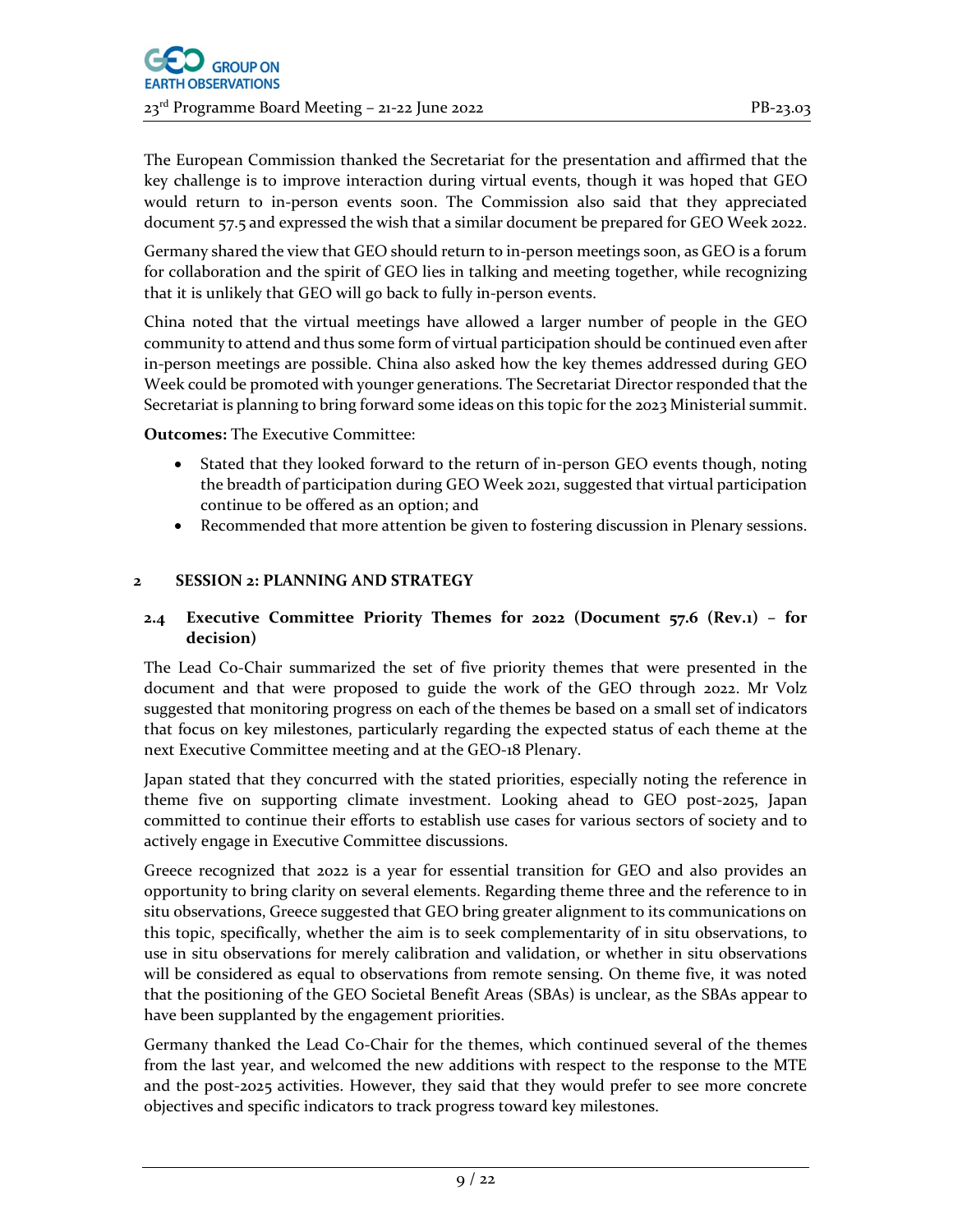China endorsed the priority themes and looked forward to more attention to capacity building in developing countries.

The European Commission said that they were pleased to see that all key GEO activities were covered by the themes. They also agreed with Germany regarding the development of key performance indicators.

Australia endorsed the priority themes, noting there is a sound balance between reviewing progress on past commitments such as the Canberra Declaration as well as looking to GEO's future.

South Africa supported the priority themes and welcomed the focus on strengthening capacity in Earth observations globally, the focus on the GEO Knowledge Hub, and on GEOSS evolution.

The Lead Co-Chair responded that he heard that tracking progress is important to Executive Committee members, and he stated that the United States would work with the Secretariat to identify how best to track and report on each of the themes. To the points raised by Greece, the Lead Co-Chair agreed that greater recognition of the importance of in situ data is needed, but that they would look to the Programme Board and the GWP to identify where and how GEO can improve access to in situ data and its integration in GEO systems.

Outcomes: The Executive Committee:

- Supported the proposed priority themes; and
- Requested more detail on how the outcomes under the themes will be measured.

Action 57.1: Lead Co-Chair and Secretariat to present a set of outcomes-based indicators to track progress on the priority themes. Due: 58<sup>th</sup> Executive Committee meeting.

#### 2.5 Implementation of Actions in Response to the GEO Mid-Term Evaluation (Document 57.7 – for decision)

Craig Larlee (GEO Secretariat) provided a brief summary of the document. He noted that the discussion at this meeting built upon the steps taken at previous Executive Committee meetings. At its 55<sup>th</sup> meeting, the Executive Committee received the MTE report and established the Evaluation Response Advisory Group (ERAG) to draft a response. The response was discussed from July to November 2021, leading to its approval at the GEO-17 Plenary. The response identified a set of actions, identifying various bodies which would be responsible for the implementation of the actions. Document 57.7 provided a more detailed account of how each of the actions would be implemented, along with the time frame in which they would occur. This would enable the Executive Committee to assess the adequacy of the responses and to monitor their implementation. Mr Larlee noted that four key actions collectively account for the response to most of the MTE findings and recommendations, these actions being: the development of the Post-2025 GEO strategic mission; the Expert Advisory Group on the Re-evaluation of GEOSS; a review of the GEO Rules of Procedure; and an updated communications strategy.

China suggested that the Secretariat could investigate user needs in GEO Member countries and organize international teams that would be capable of providing services to meet these needs. China also recommended that, as the GEO Rules of Procedure are the basic law of GEO, a task force should be created to review, simplify, and clarify the GEO governance process and present their proposal for the Executive Committee meeting in July.

The European Commission welcomed the process of turning the MTE recommendations into measurable actions. They also welcomed the creation of the EAG, recommending that the EAG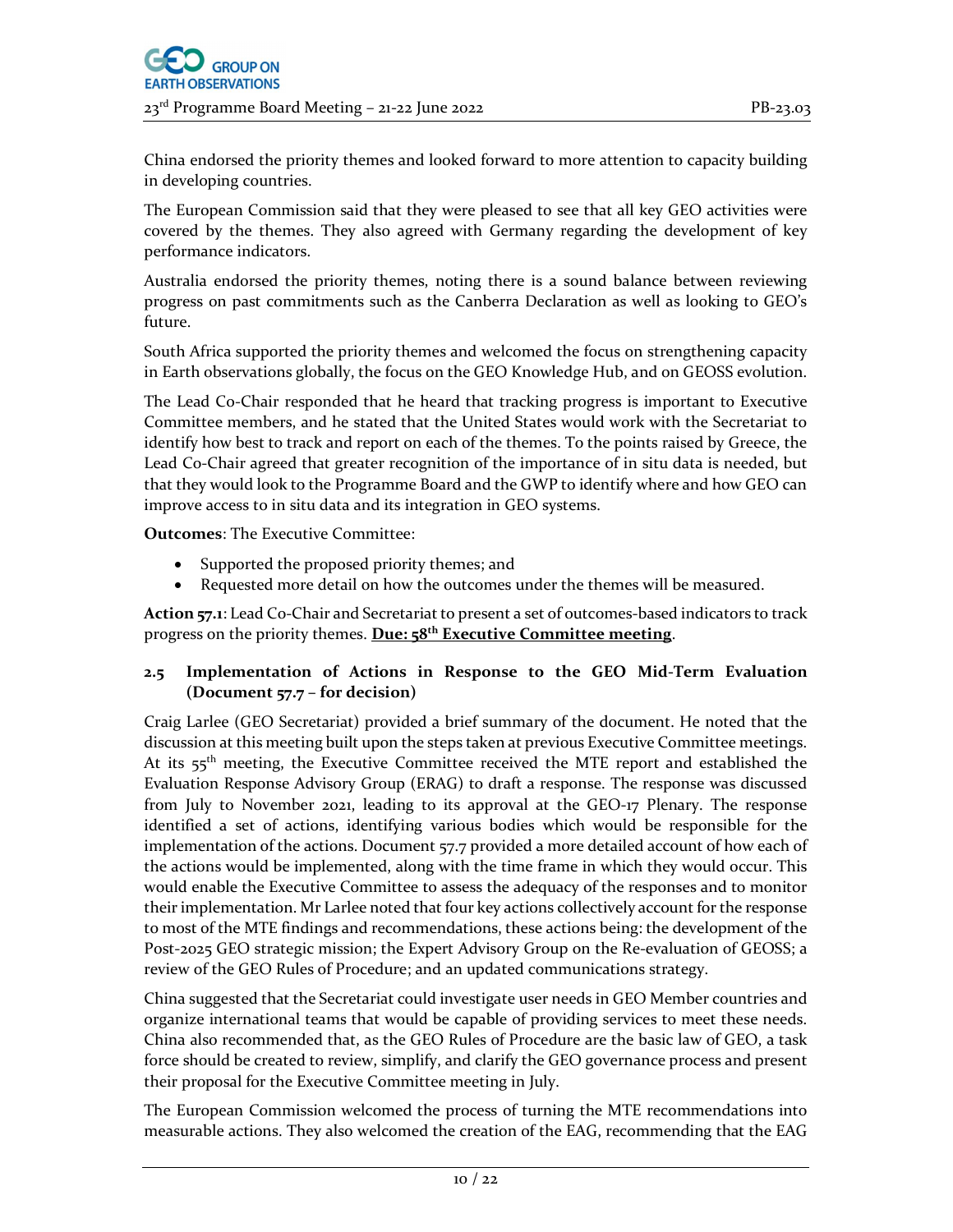should have close interactions with the GEOSS Infrastructure Development Task Team (GIDTT). As communications should be one of the priorities for GEO, the Commission recommended that the Secretariat consider supplementing the communications strategy with concrete actions. A concern was expressed regarding the delegation of leadership for engagement with the commercial sector, noting that the Executive Committee and other governance bodies in GEO should be consulted. The Commission also concurred with China regarding the review of the GEO Rules of Procedure.

The United States agreed with the view of the European Commission regarding engagement with the commercial sector; this should be shared with rather than delegated to the Secretariat. They also supported the proposal by China to create a team to review the Rules of Procedure but cautioned not to rush have answers too quickly noting several activities in response to Mid-Term Evaluation that are getting underway and will influence and provide input to the Rules of Procedure changes.

Costa Rica highlighted the importance of communications in helping GEO to achieve its outcomes and to bring more transparency for GEO Members.

The Secretariat Director responded that the Secretariat is prioritizing communications to promote the GWP, resource mobilization, engagement with the GEO community, and other priorities, and called on Executive Committee members to contribute to the GEO Trust Fund to make this possible. Regarding the commercial sector strategy, the Secretariat is putting together options and approaches for engaging different components of the commercial sector, such as using accelerators to connect with SMMEs. Ms Gevorgyan said that she would work with the Executive Committee and others in the GEO community to complete the strategy and to implement it.

In response to the point by China regarding user needs, Mr Larlee responded that the current approach on user needs in GEO is to work through the GWP activities. However, many of the individuals and agencies involved in these activities are unsure of how to engage users, which is being addressed by the Secretariat and the Programme Board in a number of ways, including through a dedicated session at the upcoming GEO Symposium. Mr Larlee also noted that the new online system for the GWP implementation plans is expected to provide more detailed information on targeted users across the GWP.

Outcomes: The Executive Committee concurred with the document, with the following amendments:

- The review of the GEO Rules of Procedure should occur through a dedicated group which should include Executive Committee members and the Secretariat; and
- Coordination of commercial sector engagement should involve Executive Committee members.

Action 57.2: The Secretariat, in consultation with the Lead Co-Chair, to prepare terms of reference for a task force to review the GEO Rules of Procedure. Due: 58<sup>th</sup> Executive Committee meeting.

Action 57.3: The Secretariat to prepare a strategy paper on options for how to continue private; small, medium, and micro-sized enterprise (SMME); and commercial sector engagement. Due: 58th Executive Committee meeting.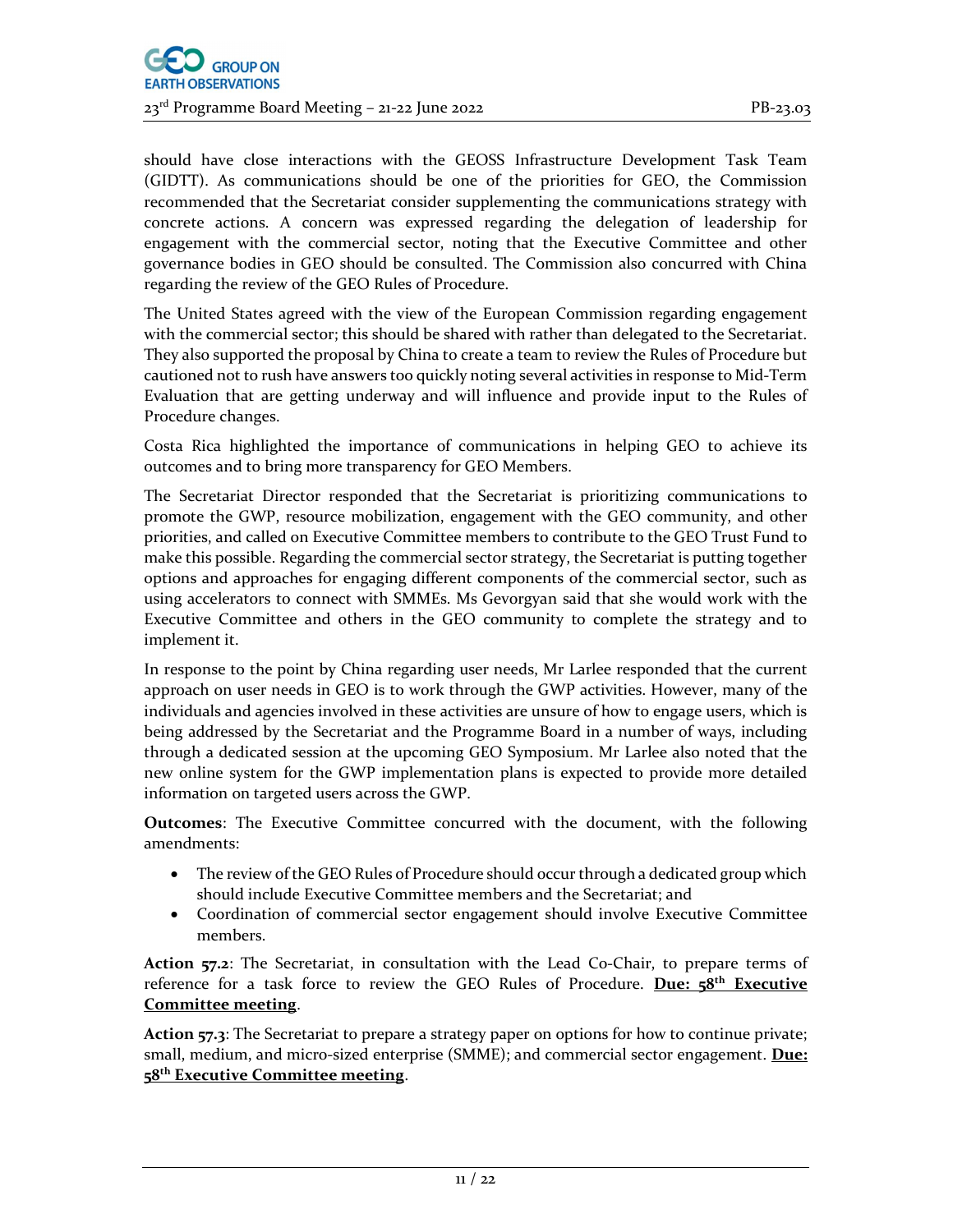#### 2.6 Update on the Expert Advisory Group Process

Jörg Helmschrot (GEO Secretariat) introduced himself as the newly-appointed coordinator for the EAG process. He provided an overview of the members of the EAG, noting their diversity geographically and in terms of their expertise and experience. Mr Helmschrot then described the inception meeting which was held on 7 March 2022 with 24 out of 26 EAG members attending. At the meeting, the EAG made several requests, which included the use of subgroups to address specific topics and that the coordinator prepare an initial draft outline for the eventual report, as a means to help focus planning of their work. Among the requests were some changes to the EAG terms of reference. Mr Helmschrot then described the tentative EAG meeting schedule and their implementation approach, the latter being divided into phases of review, assessment, and recommendation. He concluded his presentation with a summary of the next steps, noting the first technical meeting would take place in mid-April, and described several preparatory steps in planning for the meeting.

The United States said that they appreciated seeing the detailed timeline for the EAG process and also appreciate the diversity of experts engaged. A question was asked regarding the level of understanding of the task for which the group was convened and whether the members were ready to start.

Germany stated their appreciation for the good planning for this challenging task. They asked what changes would be requested by the EAG to their terms of reference.

South Africa asked whether the meetings would be virtual or hybrid, noting that it would be important to maintain a high level of participation throughout the process.

Japan also said that they appreciated the careful organization and that they wanted to ensure that there would be opportunities for interaction between the EAG members and the GIDTT.

The European Commission stated that the process is of the utmost importance to GEO and that it needs to be participative, involving the whole GEO community. The future of GEO should not be determined by a small group of experts but include engagement of GEO Members and Participating Organizations. The Commission noted that it has invested substantially in the past in the development of the GEOSS infrastructure and its reassessment should not neglect this infrastructure but aim to improve its usage and functionalities. They also reported that, with their colleagues at the European Space Agency (ESA), they have secured resources to improve the current GEOSS Portal and stand ready to ensure its future development, building on the recommendations of the EAG.

The United States agreed on the importance of engaging the broader GEO community in the EAG's work and suggested that the GEO Symposium may be a good opportunity for the EAG to interact with the community and to gather information.

Mr Helmschrot added that Justyna Nicinska, chair of the MTE team, had given a presentation to the EAG which clarified their assignment and helped them to understand their mandate. He agreed that the EAG should seek links with the whole of the GEO governance structure. Regarding the proposed revisions to the terms of reference, Mr Helmschrot said that these were mainly to enable the group to organize a set of subgroups through which their work could be divided, as well as to make some adjustments to the schedule for its activities that was included in the terms of reference. In response to the question from South Africa, he said that the first two technical meetings would be virtual, but the EAG planned to meet directly in the subgroups, depending on availability of members and resources for travel.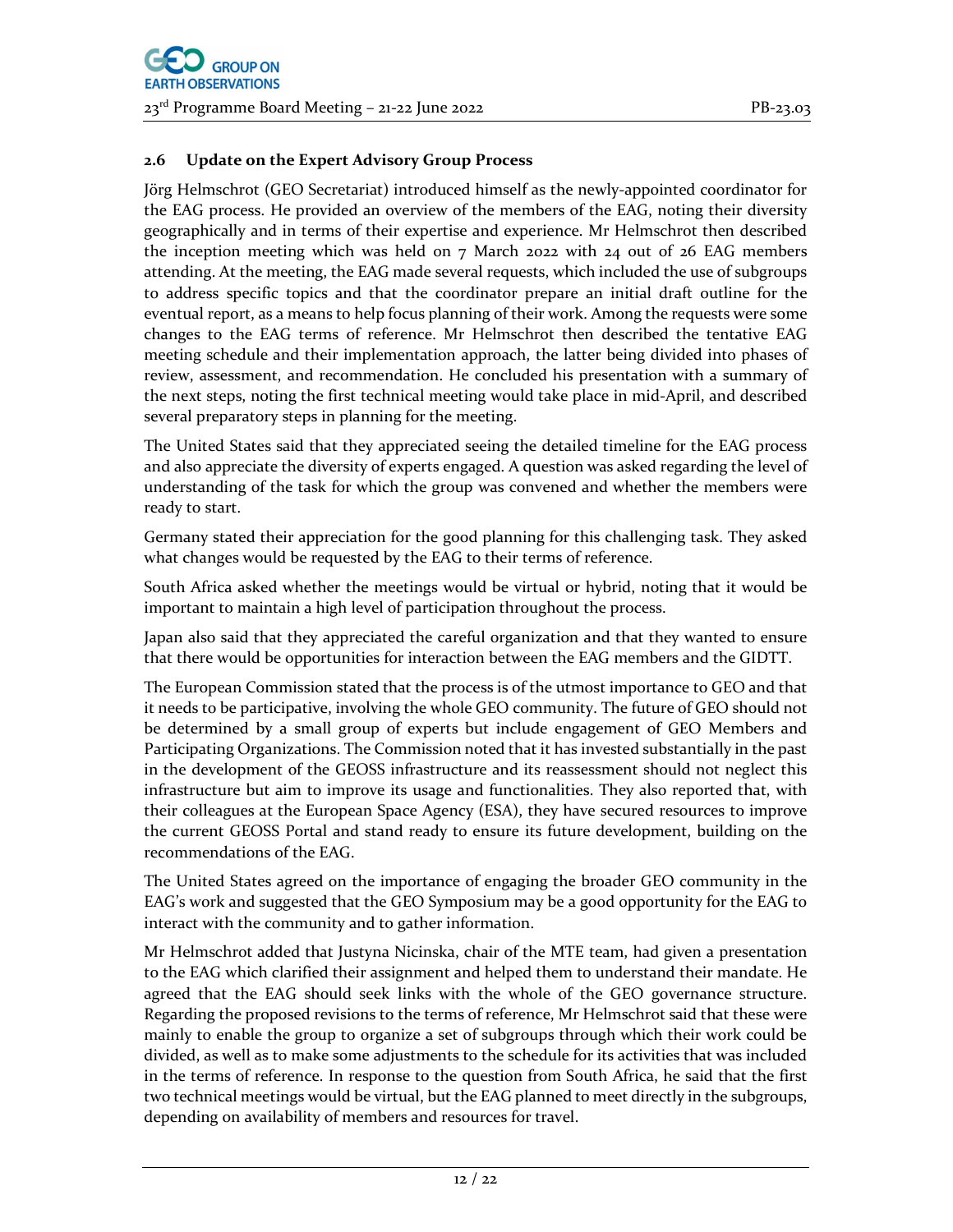The Secretariat Director suggested that, if the changes to the terms of reference only addressed the working arrangements of the EAG, it may not be necessary to bring the changes for approval.

The Chair proposed that, as long as the scope, objectives and deliverables remained unchanged, the EAG could adjust their work modalities without requiring a change to the terms of reference. Several Executive Committee members concurred.

Outcomes: The Executive Committee:

- Thanked the Secretariat for establishing the Expert Advisory Group (EAG) process quickly and thanked Jörg Helmschrot for his detailed planning;
- Emphasized that the process must consult with the broader GEO community; and
- Agreed that the EAG is able to modify how it implements its mandate, such as changes to the working procedures and the creation of subgroups, provided that it respects the stated objectives, deliverables, and timelines in the EAG terms of reference.

#### 2.7 Road to GEO Post-2025 (Document 57.8 – for decision)

The Secretariat Director introduced the item by proposing two expected outcomes from the discussion: advice from the Executive Committee regarding adjustments needed to the scope of the draft GEO strategic mission (Annex 1 of Document 57.8) and a decision to convene a Post-2025 GEO Think Tank (based on the terms of reference in Annex 2 of Document 57.8). Ms Gevorgyan then outlined the rationale that underpins the proposed GEO strategic mission. She noted several key aspects of the current science/policy/technology/finance landscape, including:

- Lagging progress toward the goals of the various key global policy agendas;
- Earth observations can complement other data sources to support action;
- Rapid change to the digital economy, including large public and private sector investments; and
- Demand for results-based financing to address climate and other global issues.

The MTE highlighted the importance of clearly defining the GEO value proposition in this changing landscape, and this redefinition must be aligned with the post-2025 GEO strategic mission. Key features of this strategic mission that are emerging from the discussions with the Executive Committee include: providing solutions to integrated policy issues; moving from research to operational services; achieving scalability, sustainability, and impact; and tapping into results-based finance. Ms Gevorgyan identified a set of integrating policy frameworks, or nexus areas, in which Earth observations and GEO specifically could play an important role. Parallel to the discussion of these nexus areas, she stated that GEO also needs to review its structure to support these directions. This includes consideration of the roles of Caucuses and Regional GEOs; advancement on equality, diversity and inclusion; and sustainable resourcing for the GEO Trust Fund and the GWP. Ms Gevorgyan concluded by describing the proposal to create a Post-2025 GEO Think Tank composed of 12 members representative of the diversity across GEO geographically and in terms of expertise and perspective.

The Chair proposed that the session be paused until the following day, which was agreed by Executive Committee members.

Meeting adjourned at 16:00.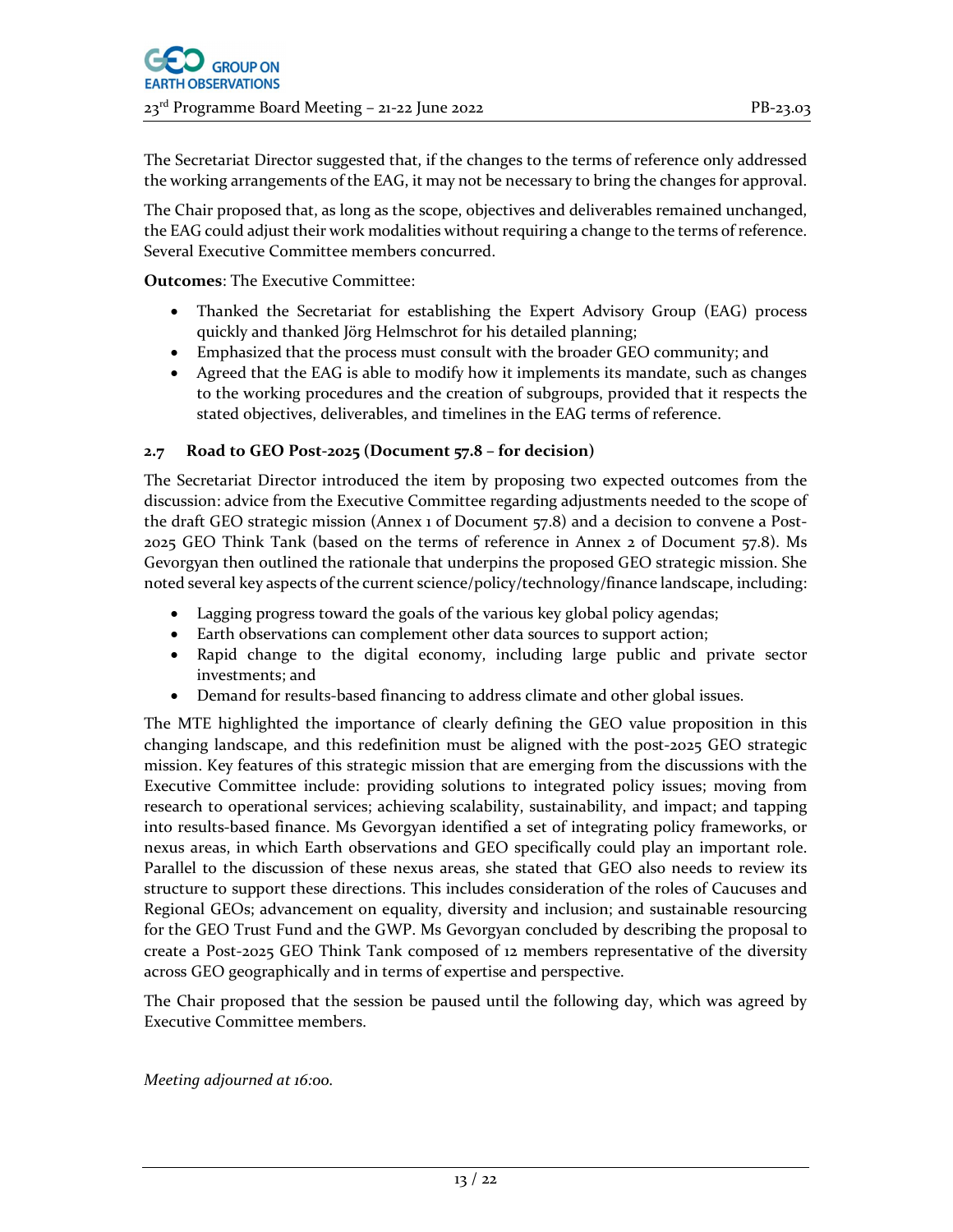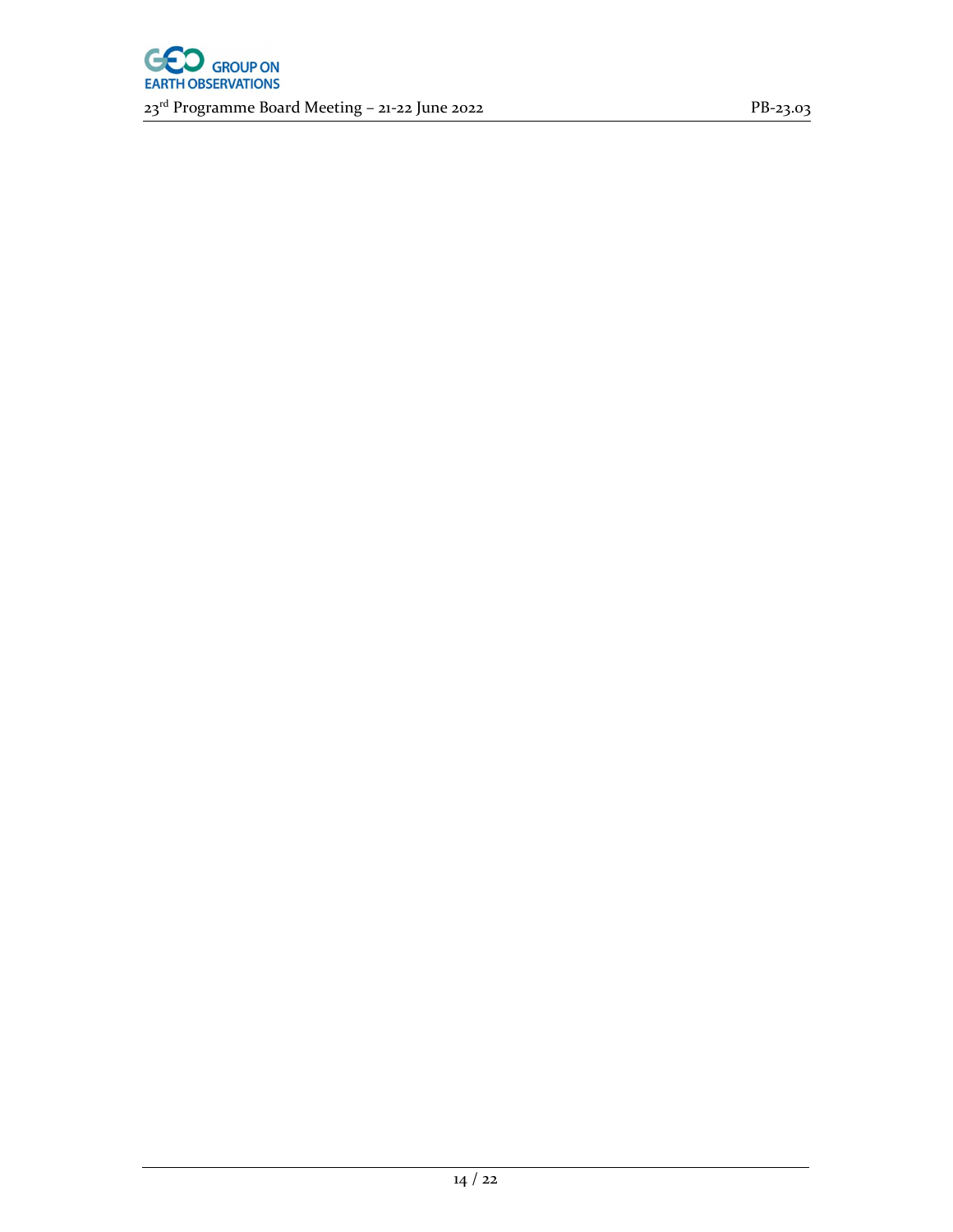#### Wednesday, 16 March 2022

Meeting convened at 12:00

#### 2 SESSION 2: PLANNING AND STRATEGY

#### 2.1 Road to GEO Post-2025 (Document 57.8 – for decision)

The Chair opened the discussion, stating that there was a recognized need for a small team to draft the documents, although it may be useful to have at least two members per region to increase representation and to have resilience for meeting attendance.

Japan expressed their appreciation for the preparation of the document. They noted, however, that the proposal for including only 12 members in the Think Tank was too few, suggesting that the number should be about 25. Japan stated that the post-2025 process should be led by the Executive Committee and proposed a two-step approach whereby each GEO caucus would propose some members, after which the GEO Secretariat could propose additional nominees to complement the team in terms of inclusivity and expertise. Japan also requested that the Secretariat define the timeline for the post-2025 process, ensuring that there will be sufficient opportunity for interaction and consultation between the Think Tank and the GEO community.

Germany thanked the Secretariat for the proposal, noting that Annex 1 would provide a good basis to continue the discussions, while remaining open to new ideas that may not have been included. Regarding the development of the post-2025 strategic mission, Germany agreed with Japan that the process needs to be led by the Executive Committee and agreed that there is a need to balance the considerations of diversity and efficiency. They stated that the mandate of the Think Tank was not clear and that this may in part be due to the name. Germany questioned the proposed composition of the group, noting that one non-governmental organization cannot represent the variety and noting that United Nations programmes and conventions were not included. The group should organize consultations with the broader community to hear from these different perspectives and then put the results into a proposal.

The Secretariat Director noted the discomfort with the proposed size of the group, but also the recognition that it cannot be too large either. The proposal was that the group would work with input from the Executive Committee, but not be limited only to that. The products of the group would form the basis for consultations with the GEO community. No working group can include all perspectives; it will need to consult the broader community and validate their ideas with the community. She reminded Executive Committee members that the key output of the group will be the GEO strategic mission document that will be proposed for the 2023 Ministerial summit; it is the working group which will prepare that document. In response to Japan's request for a timeline, the Director said that the Secretariat is not yet able to provide a detailed timeline but will prepare a tentative timeline which will include quarterly or more frequent consultations, including special-purpose events.

China said that they concurred with Japan and Germany. As GEO is an intergovernmental organization, the views of GEO Members are decisive. China said that the process should involve more in-depth involvement of Members, particularly those on the Executive Committee. Regarding Annex 1, China indicated concerns with the suggestion to expanding the number of GEO Caucuses.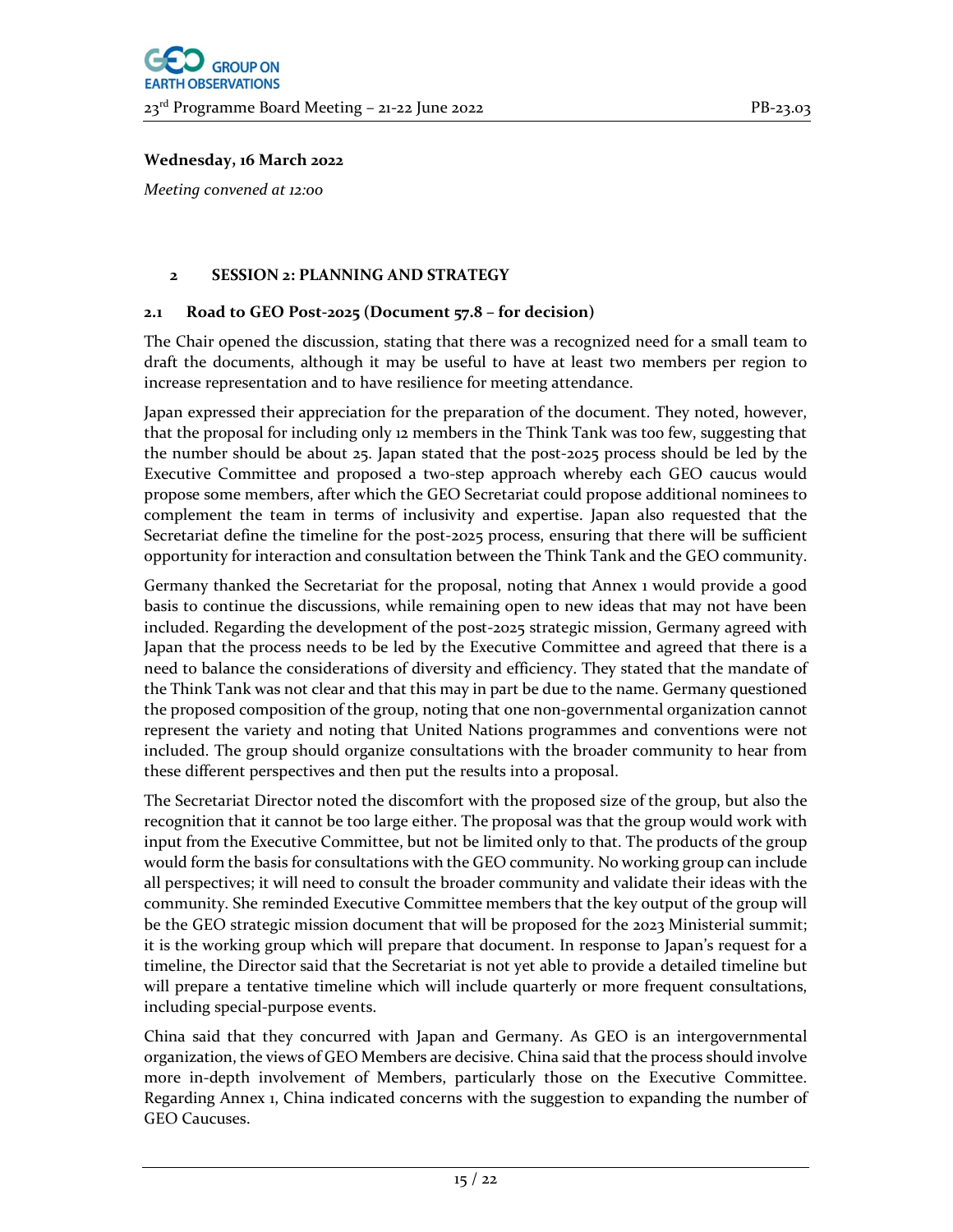South Africa stated that the process needs to strike a balance between being driven by GEO Members, while also bringing in new voices, and at the same time maintaining efficiency of the process. Maintaining the desired level of engagement over a long period will be difficult, noting the experience with the team that developed the 2016-2025 Strategic Plan. South Africa recommended that an engagement plan be developed to guide the consultations. On Annex 1, South Africa said that the document was a good start but needed more consultation with GEO Members and Participating Organizations before it would be ready to move outside the GEO community. In particular, the nexus areas need further consultation and perhaps to be organized in a different way.

The Chair reminded Executive Committee members that the writing team should not be equated with the consultation, saying that it was also important to have representatives from outside the organization involved in the writing. The Chair concurred with the proposal from Japan, in which Caucuses would nominate members and the Secretariat would supplement these nominations to increase diversity, similar to what was done with the EAG.

The European Commission thanked the Secretariat Director for the presentation, saying that it demonstrated needed dynamism. The Commission supported the approach outlined by the Chair, noting the various constraints of timing, size of the group, Executive Committee engagement, and hearing from other voices. They emphasized that the group must have a clear purpose and a mandate for an open culture, to engage with other organizations. The discussion must not be limited to within the group, it must have consultation as part of its mandate. The Commission also stated the importance of having an indicative timeline as soon as possible.

Greece asked about the appropriate profile or skills expected of the working group members.

Australia supported the concept of a working group that represented the diversity across GEO. They endorsed the process being discussed, highlighting that the Executive Committee will retain the ultimate approval of the final strategy.

Outcomes: The Executive Committee:

- Thanked the Secretariat for preparing the proposal;
- Requested that members of the Post-2025 Working Group be identified by Caucuses, then supplemented by additional nominations from the Secretariat to address diversity of perspectives, with final approval of the composition of the Working Group granted by the Executive Committee;
- Noted that nominees should be reasonably fluent in English and that Post-2025 Working Group members should expect to cover any related travel costs for their participation (with the possible exception for developing country members);
- Requested that the terms of reference of the Post-2025 GEO Working Group should include coordination of consultations with the broad GEO community;
- Suggested that the number of members of the Post-2025 Working Group be between 20 and 25.

Action 57.4: The Secretariat to distribute revised terms of reference for the Post-2025 Working Group to Executive Committee members. Due: 18 March 2022.

Action 57.5: Caucuses to provide their nominations to the Post-2025 Working Group to the Secretariat. Due: 30 March 2022.

Action 57.6: The Secretariat to provide a proposed list of Post-2025 Working Group members, including Secretariat nominations, to Executive Committee members. Due: 13 April 2022.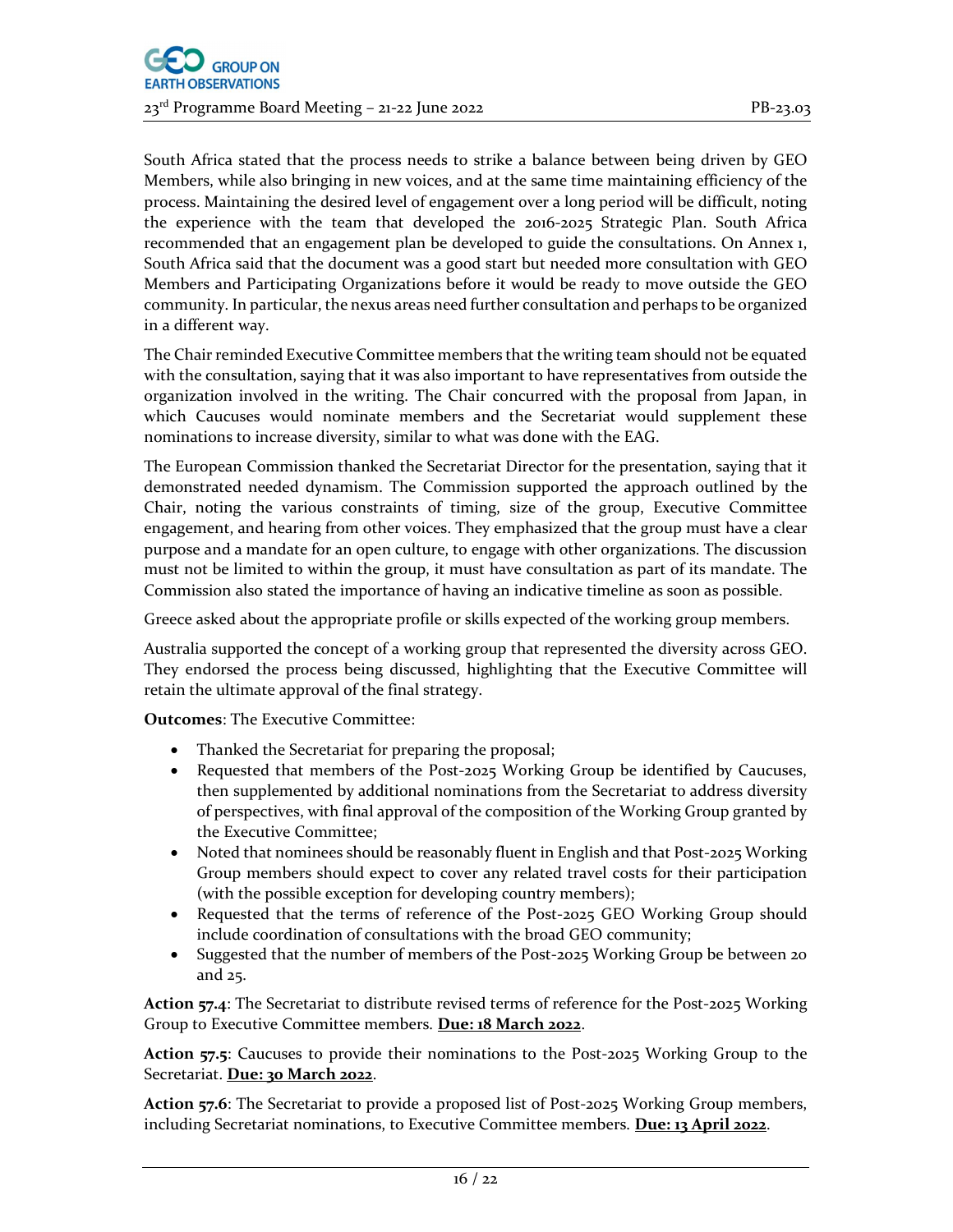#### 3 SESSION 3: FINANCE

#### 3.4 Interim Report on Income and Expenditure at 31 December 2021 (Document 57.9 (Rev.1) – for information)

Lawrence Friedl (United States) presented the report on behalf of the Budget Working Group. He began by noting that the total contributions to the GEO Trust Fund in 2021 were just under CHF 3.8 million, these being contributed by 16 GEO Members. Expenses in 2021 were under CHF 3.5 million, thus producing a surplus of about CHF 520 000. This surplus was primarily due to reduced Secretariat travel and travel support to developing countries during the pandemic. Mr Friedl noted that Secretariat expenses would be expected to increase in 2022 as travel picks up and as new employees are hired in the Secretariat. Some of these expenses are expected to be relatively short-lived, as they relate to the response to the MTE and the preparations for GEO post-2025. Mr Friedl stated that the accumulated balance in the Trust Fund would cover these expenses. Over the longer-term, however, is how the cash and in-kind contributions will cover the full staff complement in the approved Concept of Operations document; this speaks to the importance of the GEO Pledge Campaign and the role of the Resource Mobilization Officer. Turning to the Pledge Campaign, Mr Friedl reported that CHF 1.8 million has been received in 2022, while another CHF 1.2 million is in the pipeline. To meet the projected level of contributions, another CHF 900 000 would be required, and another CHF 1.2 million, cash or inkind, to achieve the Pledge Campaign goal. Mr Friedl concluded by noting that the Budget Working Group would discuss Action 18 in Document 57.7 at its next meeting.

Germany asked about the contribution from the Coalition for Rainforest Nations (CfRN). Sara Venturini (GEO Secretariat) responded that this was funding for a Brazilian expert to support a project on forest monitoring in Madagascar.

The European Commission commended the Secretariat for its good financial management. They observed that GEO Members have remained engaged throughout the pandemic, which is a very positive sign. The Commission recognized that current revenues are insufficient to cover all of the positions identified in the Concept of Operations and encouraged the Budget Working Group and the Secretariat to continue the GEO Pledge Campaign. The Commission also supported the filling of the Resource Mobilization Officer position.

The United States said that they supported filling the strategic communications position.

Ghana requested that the in-kind contributions provided by developing countries be quantified.

Outcomes: The Executive Committee:

- Thanked the Budget Working Group for their presentation and for their work;
- Thanked GEO Members for continuing their GEO Trust Fund contributions during the pandemic; and
- Supported continuation of the GEO Pledge Campaign and encourage GEO Members to continue to contribute to the GEO Trust Fund.

#### 4 SESSION 4: GEO PROGRAMME BOARD

#### 4.4 Report of the Programme Board (Document 57.10 – for information)

Evangelos Gerasopoulos (Greece), Programme Board co-chair, presented the item on behalf of the Programme Board. He started by reviewing the outcomes of a discussion at the Programme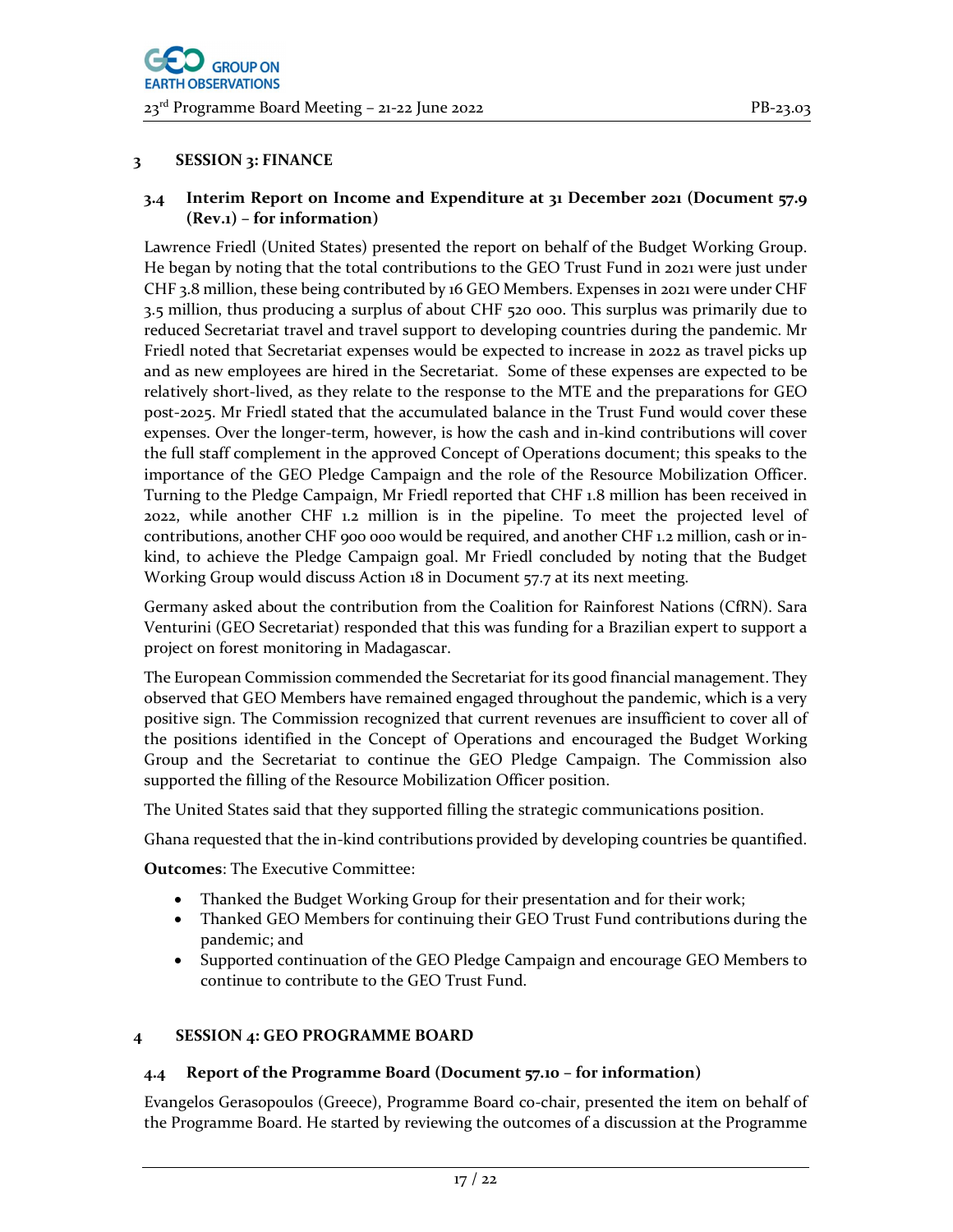Board regarding the responses to various findings and recommendations of the MTE that related to the Board or the GWP. For each of the five relevant recommendations, he noted that the Programme Board had identified specific actions which would be implemented largely in 2022. Mr Gerasopoulos then turned to the development of the 2023-2025 GWP, beginning by explaining the process of development of the implementation plans for each GWP activity and the review of those plans. He explained that the review of the plans will involve multiple Engagement Teams composed of Programme Board members, Secretariat staff and, for the first time, external advisors. It was emphasized that the process was based on collaborative discussions with the leads of the GWP activities and was intended to improve the quality of the plans and to identify synergies and reduce duplication. Underpinning this process is a new online system which has been developed by the Secretariat. This system is expected to provide many benefits, including improved document and version control, easier re-use of content from the plans, better analytical capabilities, connections to other data sets such as the surveys conducted by the Working Groups and, eventually, movement away from a three-year planning cycle toward an "evergreen" GWP. In other items discussed by the Programme Board, Mr Gerasopoulos noted the following:

- The Programme Board Urban Resilience Subgroup has transitioned to become the new Resilient Cities and Human Settlements Working Group (RCHS-WG);
- The Foundational Task structure will not be modified in 2022, pending the outcomes of the EAG process and a renewed Secretariat Concept of Operations;
- The mandates of the Foundational Task Working Groups was extended to the end of 2025, and several changes were made to the Working Group terms of reference;
- The 2022 GEO Symposium will be held online 2-5 May;
- The Pacific Islands Advisory Group will bring forward a request to the Executive Committee to extend their mandate; and
- The  $23^{\text{rd}}$  Programme Board meeting will be held on 31 May to 2 June and the  $24^{\text{th}}$ Programme Board meeting will be held on 6-8 September.

The Chair recognized that the Programme Board was identifying synergies and opportunities in the context of the GWP review process and asked if these would be made public. Mr Gerasopoulos explained the role of the Programme Board engagement teams in identifying the connections among GWP activities, agreeing that more effort was needed to make these more visible beyond the Programme Board.

Germany asked about the Programme Board opinion of the GIDTT and its role. Mr Gerasopoulos stated that during 2021 the Programme Board had requested several documents from the GIDTT concerning various parts of the GEO infrastructure. Given the establishment of the EAG, the Programme Board would wait for their recommendations on the future directions in this area, including the role of the GIDTT.

Spain requested that the Programme Board look at which GWP activities are working on similar tasks. Also, does the Programme Board analyse what is being done by other international organizations? Mr Gerasopoulos responded that several international organizations are represented on the Programme Board and in the GWP activities. He also noted that the Foundational Task Working Groups also play a role in understanding these connections. Mr Gerasopoulos said that this is being done in the RCHS-WG in which he is involved.

CEOS suggested that the GWP as it is currently conceived does not provide a full picture of all activities underway in GEO, pointing to the Working Groups and Regional GEOs, saying that these are not visible to the GEO community. Mr Gerasopoulos responded that the Regional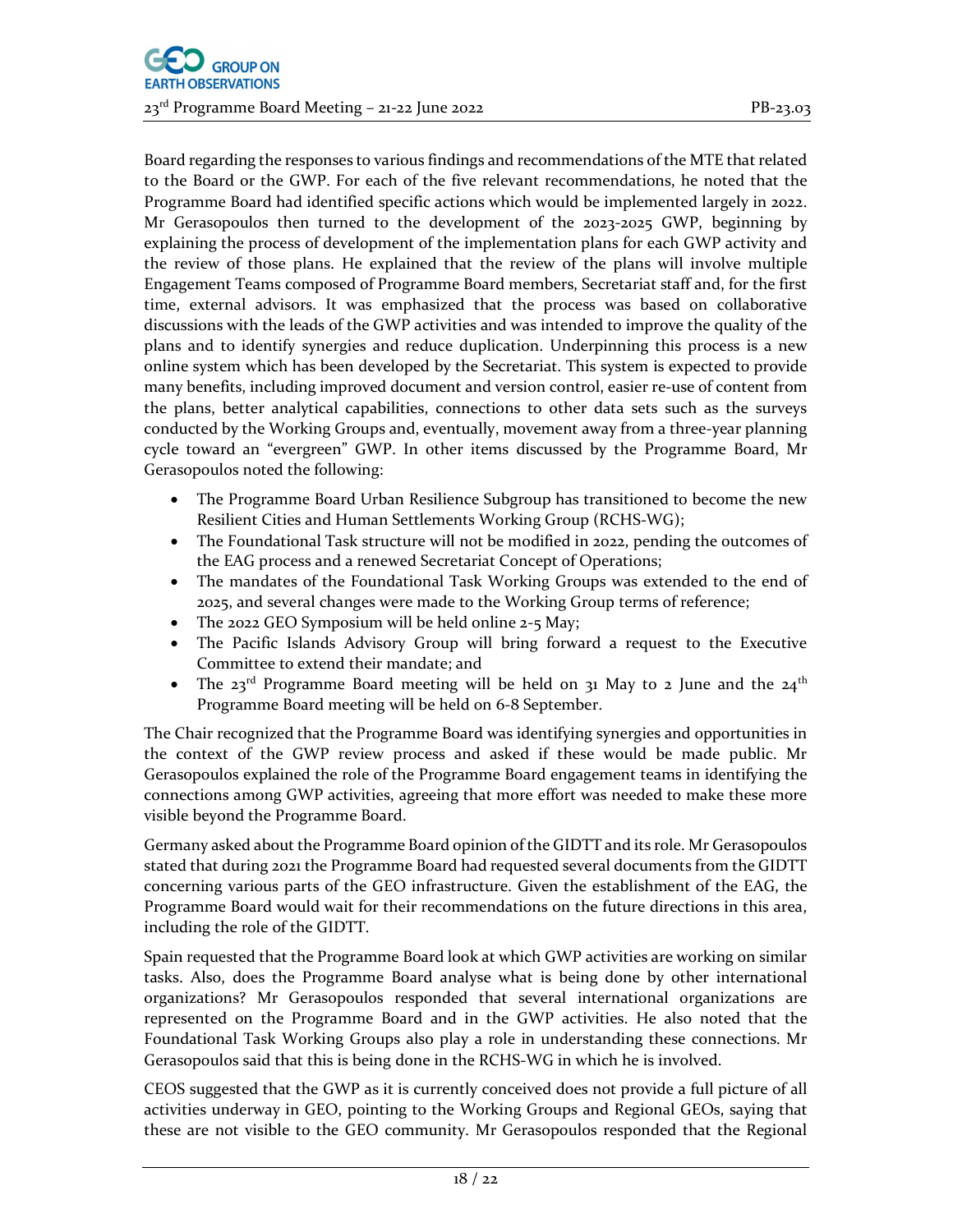GEOs should take greater initiative to include some of their activities in the GWP. The Secretariat noted that the Working Groups are included in the GWP through the Foundational Tasks.

The European Commission stated that the Programme Board needs to be informed of progress in the EAG process. They also underlined the importance of the work on in situ data and requested that more information be provided regarding the activities of the Data Working Group. Mr Gerasopoulos noted that the work on in situ data is being handled well by the Data Working Group and that the Programme Board expected to hear more about this work in the coming period.

Outcomes: The Executive Committee:

- Thanked the Programme Board for their efforts in guiding the GEO Work Programme;
- Recommended that, in addition to looking for synergies and opportunities, the Programme Board consider whether there are overlaps among GEO Work Programme activities or with programmes of other organizations; and
- Recommended that the activities undertaken by the Foundational Task Working Groups be given greater visibility in the GEO Work Programme.

#### 4.5 Proposal to Join the Risk-informed Early Action Partnership (Document 57.11 – for decision)

Steven Ramage (GEO Secretariat) presented the item. He noted that the Risk-informed Early Action Partnership (REAP) was launched at the United Nations Climate Action Summit in 2019 by stakeholders across the climate, development, and humanitarian communities. The partnership is hosted by the International Federation of Red Cross and Red Crescent Societies (IFRC) and initial funding for their secretariat was provided by Germany and the United Kingdom. Many United Nations agencies are involved, including many GEO Participating Organizations. REAP also includes a mix of developed and developing countries and many civil society organizations and non-governmental organizations. Mr Ramage noted that REAP has already been included in the engagement plan for the DRR Working Group, particularly in relation to engagement with Small Island Developing States (SIDS) and Least Developed Countries (LDCs). GEO was invited to present to the REAP community regarding the role of Earth observations in DRR, after which GEO was formally invited to join as a partner. Mr Ramage underlined that REAP convenes many key stakeholders at the global scale to align and scale-up actions to reduce climate change impacts and disaster risks. REAP is useful to GEO in helping connect with United Nations agencies and humanitarian organizations, as well as providing access to funders, especially around support to Early Warning Early Action (EWEA). Mr Ramage concluded with a diagram illustrating the complex relationships among the various organizations active in this area, noting the benefits for GEO through these interactions.

Germany welcomed GEO's involvement in early warning as part of the engagement strategy and stated that they understand that REAP is an important actor in the international landscape. Germany endorsed GEO's participation in REAP.

South Africa said that the presentation made a logical case for involvement and supported the involvement with REAP.

Ghana, Japan, Australia, Spain and Costa Rica indicated their support.

The European Commission noted the importance of looking at how climate observations need to adjust to support disaster readiness. They indicated they supported the proposal.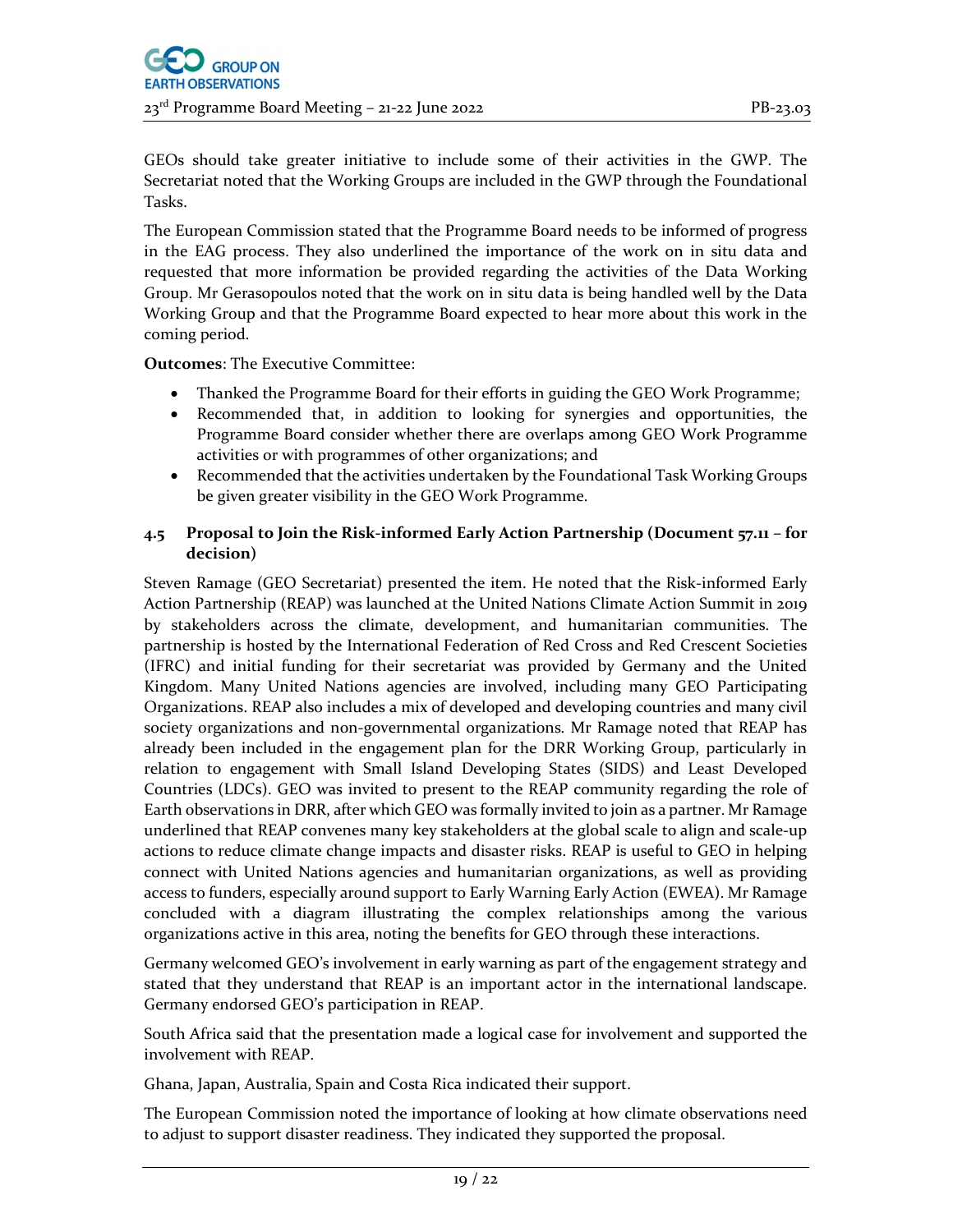Outcomes: The Executive Committee:

- Endorsed the Secretariat recommendation to join the Risk-informed Early Action Partnership (REAP); and
- Requested that the Secretariat include reporting on GEO engagement in REAP in Secretariat Operations Reports.

#### 4.6 Run up to COP27

Sara Venturini (GEO Secretariat) presented the item. She began by reviewing some of GEO's achievements in 2021 related to the climate change engagement priority, including the briefing of GEO Principals prior to COP26, participation in over 15 events and bilateral meetings with governments and partners during COP26, and involvement in the NAP technical working group supporting matters related to LDCs under the Subsidiary Body for Implementation. Turning to plans for 2022, Ms Venturini noted the following key actions:

- Continued engagement with the United Kingdom COP26 Presidency;
- Engagement with Egypt and the new COP27 Presidency team;
- Supporting countries, particularly through the development of NAP guidance by GEOGLAM and potentially other GWP activities;
- Participation in UNFCCC Subsidiary Body sessions in Bonn (6-16 June);
- Development of inputs to the Global Stocktake; and
- Participation in Subsidiary Body meetings and COP27 (7-18 November in Sharm El-Sheikh, Egypt).

In addition to these actions under the UNFCCC processes, Ms Venturini added that there would be another round of briefings to GEO Principals and contacts with technical experts in GEO Member UNFCCC delegations ahead of COP27. She also noted that the  $2<sup>nd</sup>$  Climate Observation Conference, organized by the Global Climate Observing System (GCOS) will be held in Darmstadt, Germany on 17-19 October. Ms Venturini concluded by asking the Executive Committee to decide between two options through which GEO could establish a regular arrangement for participating in UNFCCC sessions:

- Option A: the GEO Secretariat to request inclusion in the World Meteorological Organization (WMO) delegation; or
- Option B: the GEO Secretariat to join the national delegation of the Lead Co-Chair (on a rotational basis).

The Chair noted that there is a plan for a decision on climate observations at COP27, suggesting that it would be important for each GEO Member to highlight the collective value of GEO in this context, in addition to their advocacy for their own national observations.

Costa Rica agreed with the proposal for engagement with the UNFCCC process and asked whether GEO planned to have similar engagement with other international conventions such as the Convention on Biological Diversity.

Ghana asked whether GEO would participate in the pre-COP meeting prior to COP27.

The European Commission pledged to do what it could within the European Caucus to move this agenda forward. They agreed that it was important to find the most efficient way of participating in the UNFCCC events and suggested that option A would be best. The Commission offered to assist with this in their contact with WMO.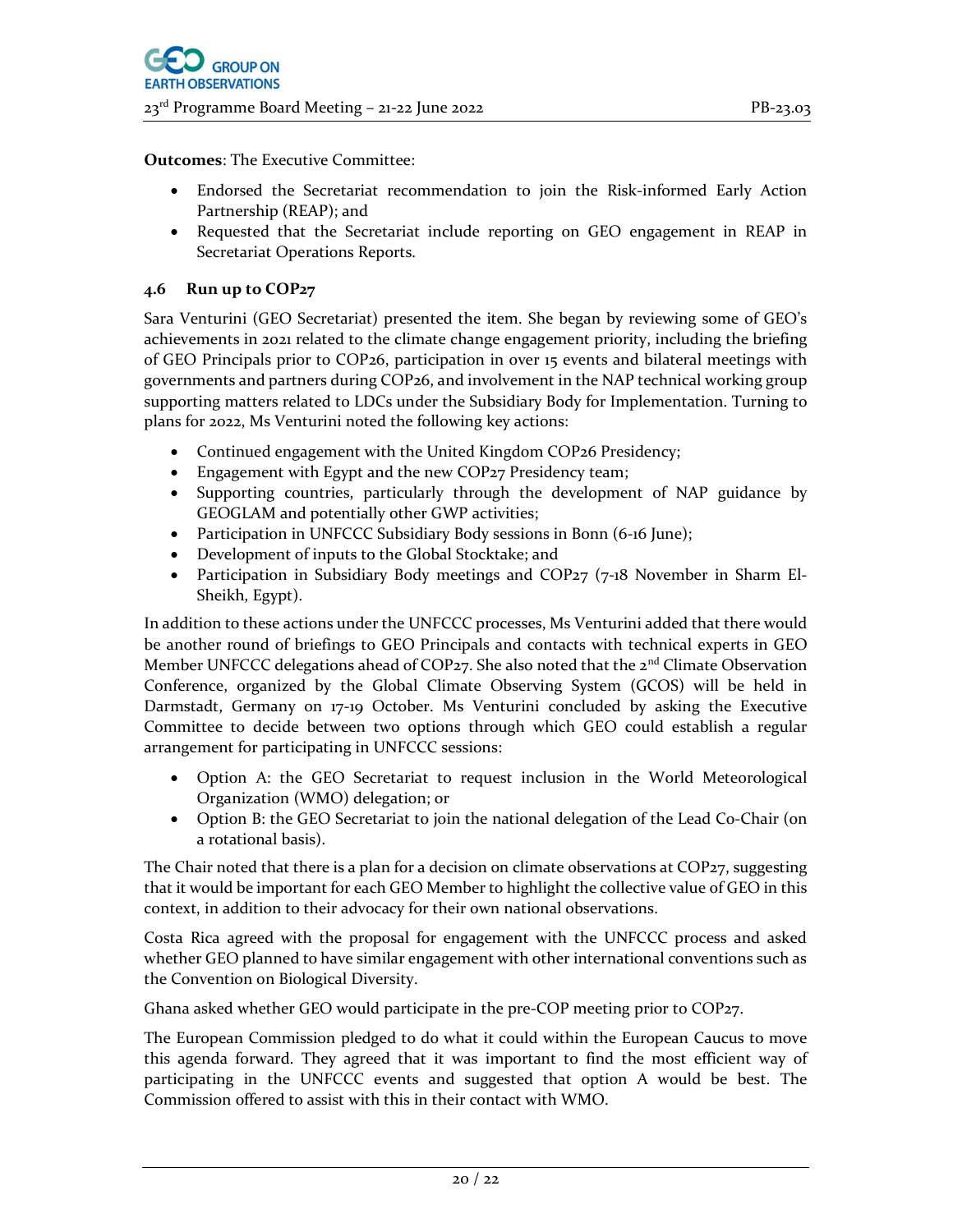Japan noted that the importance of GEO was mentioned in a SBSTA paper at COP26. Japan committed to continue working with their SBSTA delegation to support recognition of GEO.

Germany noted that GCOS deals with climate and water but does not address terrestrial observations.

Ms Venturini responded that the Secretariat would not likely attend the pre-COP event due to other meetings. She thanked the European Commission for their offer to work with WMO on supporting GEO inclusion in their delegation. Ms Venturini reported that the Secretariat has an ongoing dialogue with WMO and is part of the scientific committee of GCOS, noting that GEO and WMO tend to be on different steps of the value chain on Earth observations.

Outcomes: The Executive Committee:

- Supported the approach proposed by the Secretariat; and
- Endorsed option A that GEO seek to join World Meteorological Organization delegations to Conferences of the Parties (COPs) of the United Nations Framework Convention on Climate Change (UNFCCC).
- Several Executive Committee members offered assistance in obtaining recognition of GEO by UNFCCC subsidiary bodies.

#### 5 SESSION 5: GEO WEEK 2022

#### 5.4 GEO Week 2022

Amos Kabo-bah, on behalf of Dr Kwaku Afriyie, Ghana Minister for Environment, Science, Technology and Innovation, and Mr Samuel Jinapor, Ghana Minister for Lands and Resources, presented an offer to host GEO Week 2022 in Accra, Ghana. Mr Kabo-bah described the facilities at the proposed venue for the meeting and described the preliminary schedule of events, which are expected to include GEO community side events, an Industry Track, a Youth Track, the  $59<sup>th</sup>$ Executive Committee meeting, and a meeting of the Post-2025 Working Group, in addition to the GEO-18 Plenary meeting.

The Chair observed that the number of rooms available at the venue was fewer than the number of participants at previous Plenary meetings, suggesting that additional rooms may need to be booked at nearby hotels.

China requested that there be opportunities for meeting with representatives of other West African countries in conjunction with GEO Week.

South Africa stated that, by accepting this offer, GEO will send a message on GEO's inclusivity and relevance to African countries.

Outcomes: The Executive Committee:

- Gratefully accepted the offer from Ghana to host the GEO-18 Plenary;
- Noted that the Plenary would offer online participation in addition to in-person;
- Encouraged other GEO Members to participate in the preparations;
- Welcomed the inclusion of an industry track and youth events;
- Recommended that Regional GEO meetings not be held concurrently to allow participation by those from other regions; and
- Noted that funding would be made available from the Secretariat to support participation by delegates from developing countries.